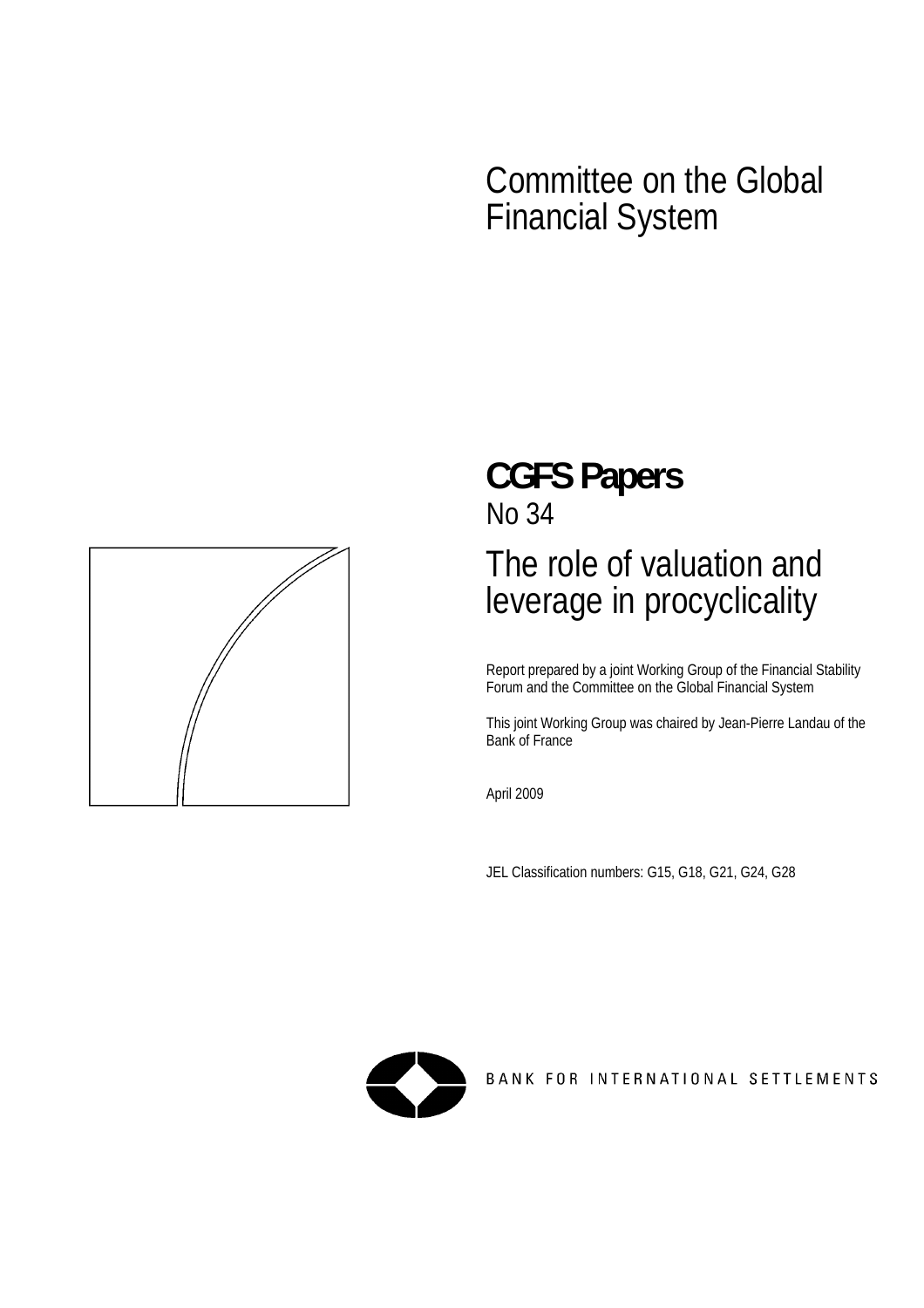Copies of publications are available from:

Bank for International Settlements Press & Communications CH 4002 Basel, Switzerland

E-mail: publications@bis.org

Fax: +41 61 280 9100 and +41 61 280 8100

This publication is available on the BIS website (www.bis.org).

© *Bank for International Settlements 2009. All rights reserved. Brief excerpts may be reproduced or translated provided the source is cited.* 

ISBN 92-9131-792-6 (print) ISBN 92-9197-792-6 (online)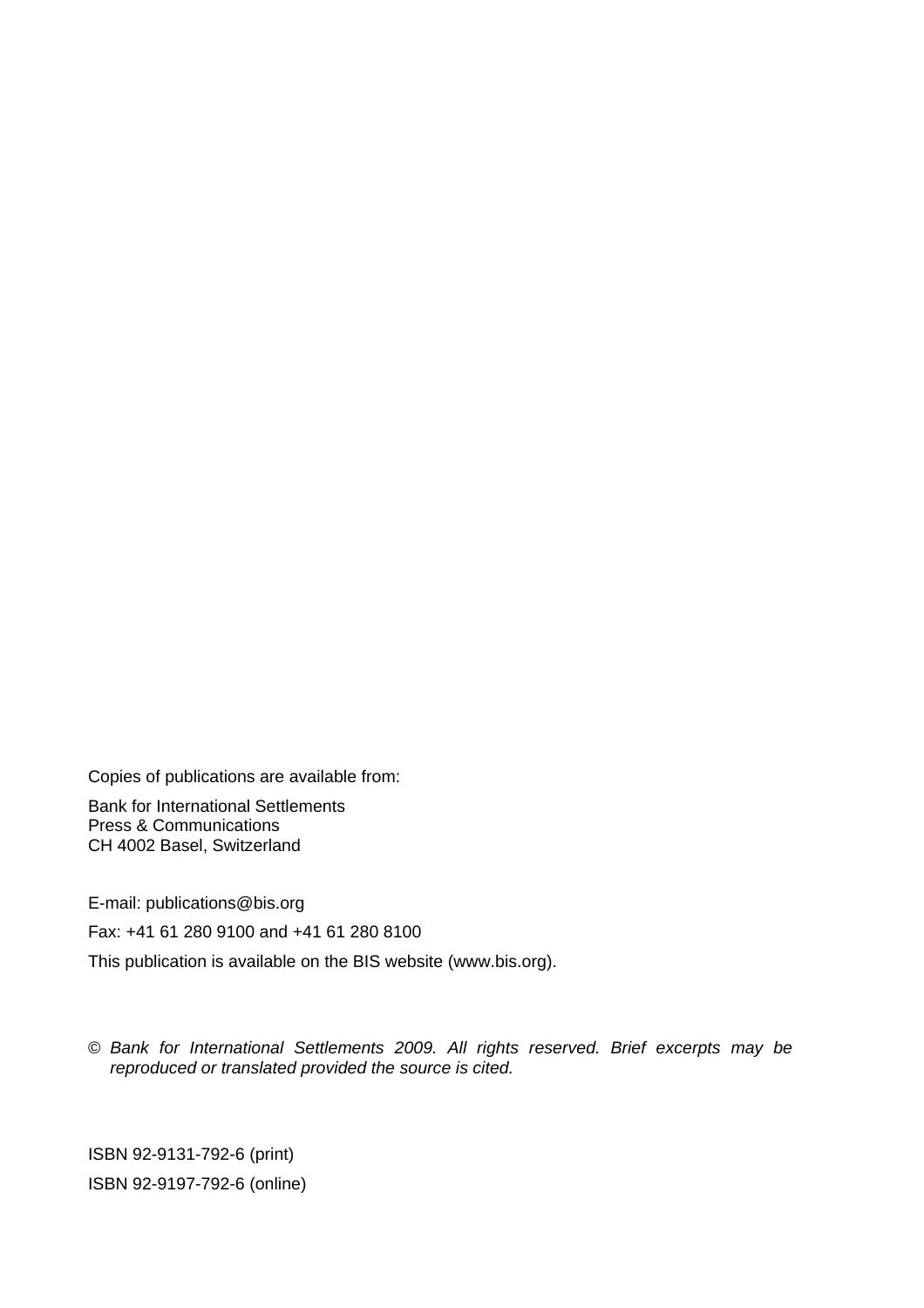# **Background**

This report has been prepared by a joint Working Group of the Financial Stability Forum (FSF) and the Committee on the Global Financial System (CGFS). The Working Group was chaired by Jean-Pierre Landau of the Bank of France.

The report is part of the effort of the FSF to examine forces that contribute to procyclicality in the financial system and to recommend policy options to mitigate them. Recommendations drawn from the policy options discussed in this report are presented in the FSF's April 2009 report entitled *Addressing procyclicality in the financial system*.

This Working Group report is also available on the FSF website ([www.fsforum.org/publications/r\\_0904h.pdf](http://www.fsforum.org/publications/r_0904h.pdf)).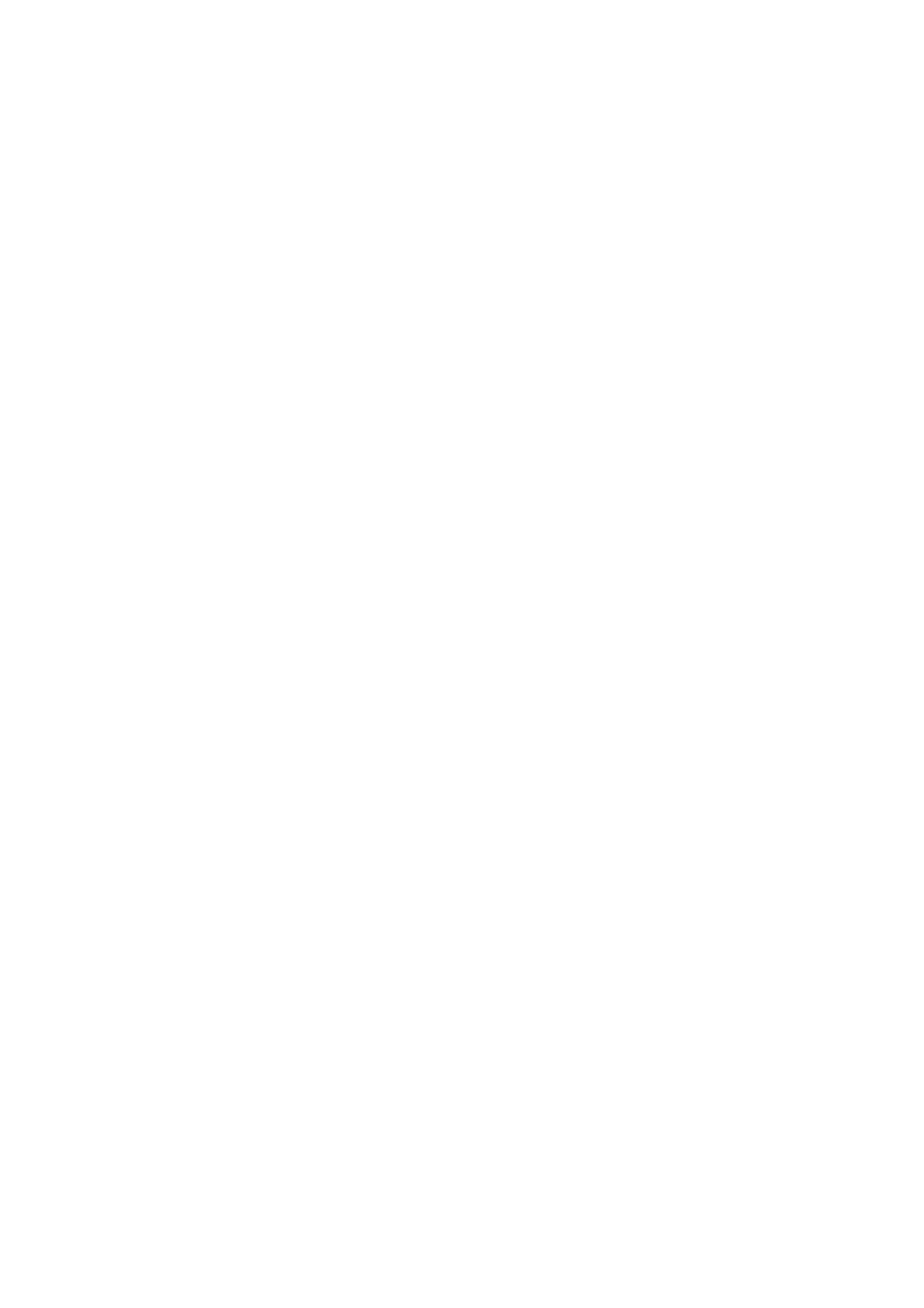# **Contents**

| 1. |     |                                                                                                                                                                                                                                             |  |  |  |
|----|-----|---------------------------------------------------------------------------------------------------------------------------------------------------------------------------------------------------------------------------------------------|--|--|--|
| 2. |     |                                                                                                                                                                                                                                             |  |  |  |
|    | 2.1 |                                                                                                                                                                                                                                             |  |  |  |
|    | 2.2 |                                                                                                                                                                                                                                             |  |  |  |
|    |     |                                                                                                                                                                                                                                             |  |  |  |
|    |     |                                                                                                                                                                                                                                             |  |  |  |
|    | 2.3 |                                                                                                                                                                                                                                             |  |  |  |
|    | 2.4 |                                                                                                                                                                                                                                             |  |  |  |
|    | 2.5 |                                                                                                                                                                                                                                             |  |  |  |
|    | 2.6 |                                                                                                                                                                                                                                             |  |  |  |
| 3. |     |                                                                                                                                                                                                                                             |  |  |  |
|    | 3.1 |                                                                                                                                                                                                                                             |  |  |  |
|    | 3.2 |                                                                                                                                                                                                                                             |  |  |  |
| 4. |     |                                                                                                                                                                                                                                             |  |  |  |
|    | 4.1 |                                                                                                                                                                                                                                             |  |  |  |
|    | 4.2 |                                                                                                                                                                                                                                             |  |  |  |
|    | 4.3 |                                                                                                                                                                                                                                             |  |  |  |
| 5. |     |                                                                                                                                                                                                                                             |  |  |  |
|    | 5.1 |                                                                                                                                                                                                                                             |  |  |  |
|    | 5.2 |                                                                                                                                                                                                                                             |  |  |  |
|    | 5.3 |                                                                                                                                                                                                                                             |  |  |  |
| 6. |     |                                                                                                                                                                                                                                             |  |  |  |
|    | A)  |                                                                                                                                                                                                                                             |  |  |  |
|    | 6.1 |                                                                                                                                                                                                                                             |  |  |  |
|    | 6.2 | .16                                                                                                                                                                                                                                         |  |  |  |
|    | 6.3 | Require minimum haircuts or margins for securities financing transactions 17                                                                                                                                                                |  |  |  |
|    | B)  |                                                                                                                                                                                                                                             |  |  |  |
|    | 6.4 |                                                                                                                                                                                                                                             |  |  |  |
|    | 6.5 | Enforce stress tests for new risks or products with limited historical data18                                                                                                                                                               |  |  |  |
|    | 6.6 |                                                                                                                                                                                                                                             |  |  |  |
|    | 6.7 |                                                                                                                                                                                                                                             |  |  |  |
|    | 6.8 | Valuation reserves or adjustments against a fair valued position when data or                                                                                                                                                               |  |  |  |
|    | 6.9 | Ask accounting standard setters and systemic risk supervisors to consider<br>possible changes to accounting standards that could decrease the share of credit<br>intermediation that is subject to pressures associated with mark-to-market |  |  |  |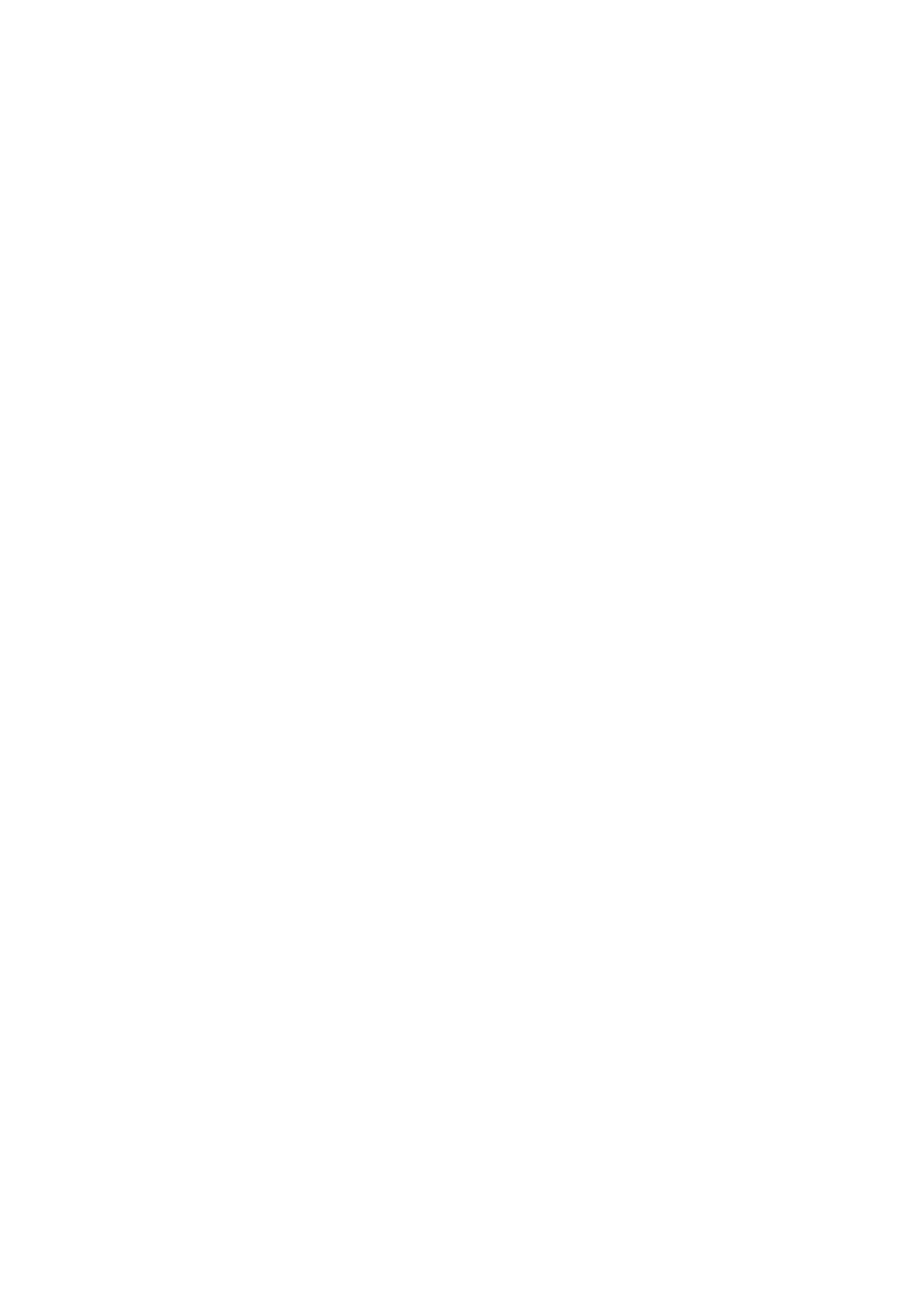# <span id="page-6-0"></span>**Executive summary**

This report explores the link between leverage and valuation in the light of the recent experience of market stress. Prior to the crisis, traditional balance sheet measures of leverage did not give an unambiguous signal of higher risk during the boom years of 2003– 07. While balance sheet leverage increased at European banks and US investment banks, and for the household sector in many countries, there was not a widespread increase for other banks or the corporate sector.

Nevertheless, a break in the trend in leverage seems to have occurred around 2003–04 as leverage and risk started to build up in less visible ways, and this set the stage for the crisis:

- the leverage and risk embedded in structured credit products increased, making traditional measures of balance sheet leverage less meaningful;
- assets held in highly leveraged off-balance sheet vehicles increased dramatically;
- maturity mismatches, and exposure to funding liquidity risk, increased as off-balance sheet vehicles and some large financial institutions funded a growing amount of long-term assets with short-term liabilities in wholesale markets.

Since the crisis broke in mid-2007, part of this build-up of leverage and risk has reversed, at times with disruptive consequences.

Over a longer time period, and as a result of a range of market and regulatory developments, fair value measurement has come to be more widely used for financial reporting purposes. At the same time, mark-to-market valuation techniques have become more widely used for risk management purposes.

Although it was not well understood during the boom, it has now become clear that these two developments – the increase in leverage and risk during 2003–07 and the spread of marketsensitive valuation techniques – are related. While market practices related to marketsensitive valuation techniques have existed for some time, their growth appears to have created a risk to financial stability. In short, these market practices appear to have contributed to an increase in the procyclicality of leverage in the financial system.

This report discusses six market practices:

- Value-at-risk and other market-sensitive risk measures that did not capture "throughthe-cycle" volatility.
- Triggers in debt or over-the-counter (OTC) derivative contracts that reduce a firm's liquidity in times of stress when a trigger based on a market valuation or credit rating is breached.
- Strongly procyclical haircuts on financing transactions and initial margins on OTC derivatives, which have a similar effect of adding liquidity to the market in a boom and draining it in times of stress.
- Upfront recognition of profits on structured products where some risks were retained.
- Use of mark-to-market valuation practices even for assets where markets have become illiquid, thereby yielding valuations that seemed too low to some and highly uncertain to many, with adverse consequences for firms reporting such valuations.
- Carrying assets and their hedges at fair value as an alternative to hedge accounting.

The reports sets out a menu of policy options that could be considered to mitigate these procyclical mechanisms (see Annex Table 1 for an overview). These include quantitative limits on leverage, steps to support better measurement and pricing of risk through the cycle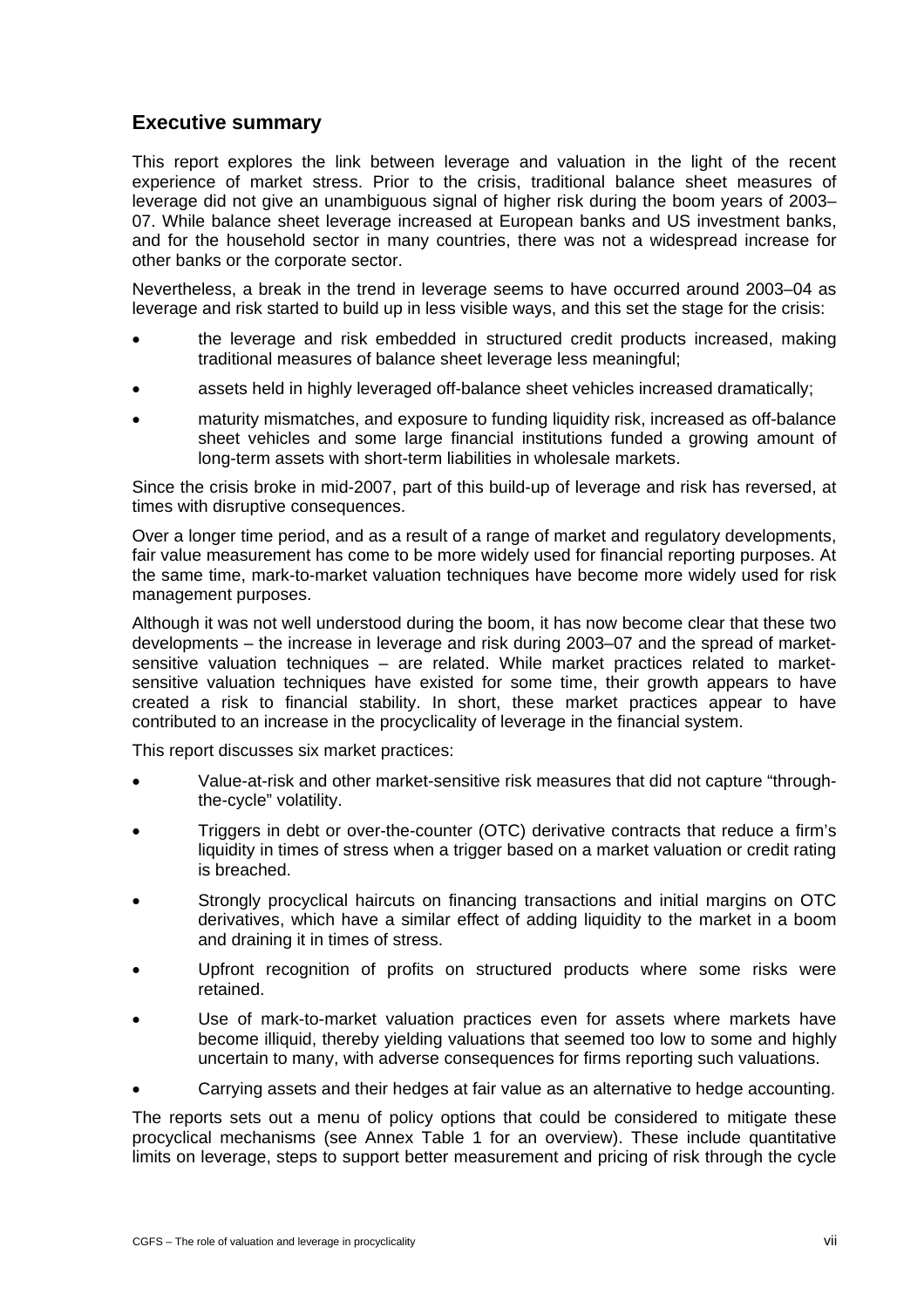(in particular funding liquidity risk), and measures to mitigate procyclical effects that mark-tomarket valuation may have on incentives and decision-making.

Looking ahead, the procyclical effects arising from the interplay between leverage and valuation need to be assessed from a macroprudential perspective. It appears desirable for regulators and supervisors to get a clear and comprehensive picture of aggregate leverage and liquidity and have the necessary tools to trigger enhanced surveillance if necessary. Suitably constructed leverage ratios may, both as indicators of potential excesses and safeguards against amplification mechanisms, play a role in a macroprudential framework. The proper pricing of funding liquidity risk in the system could be key in preventing a build-up of leverage and maturity mismatches in the future. Valuation and risk measurement methodologies, while keeping as close as possible to market inputs and best practices, should also avoid creating incentives for excessive risk-taking through underestimating the price of risk.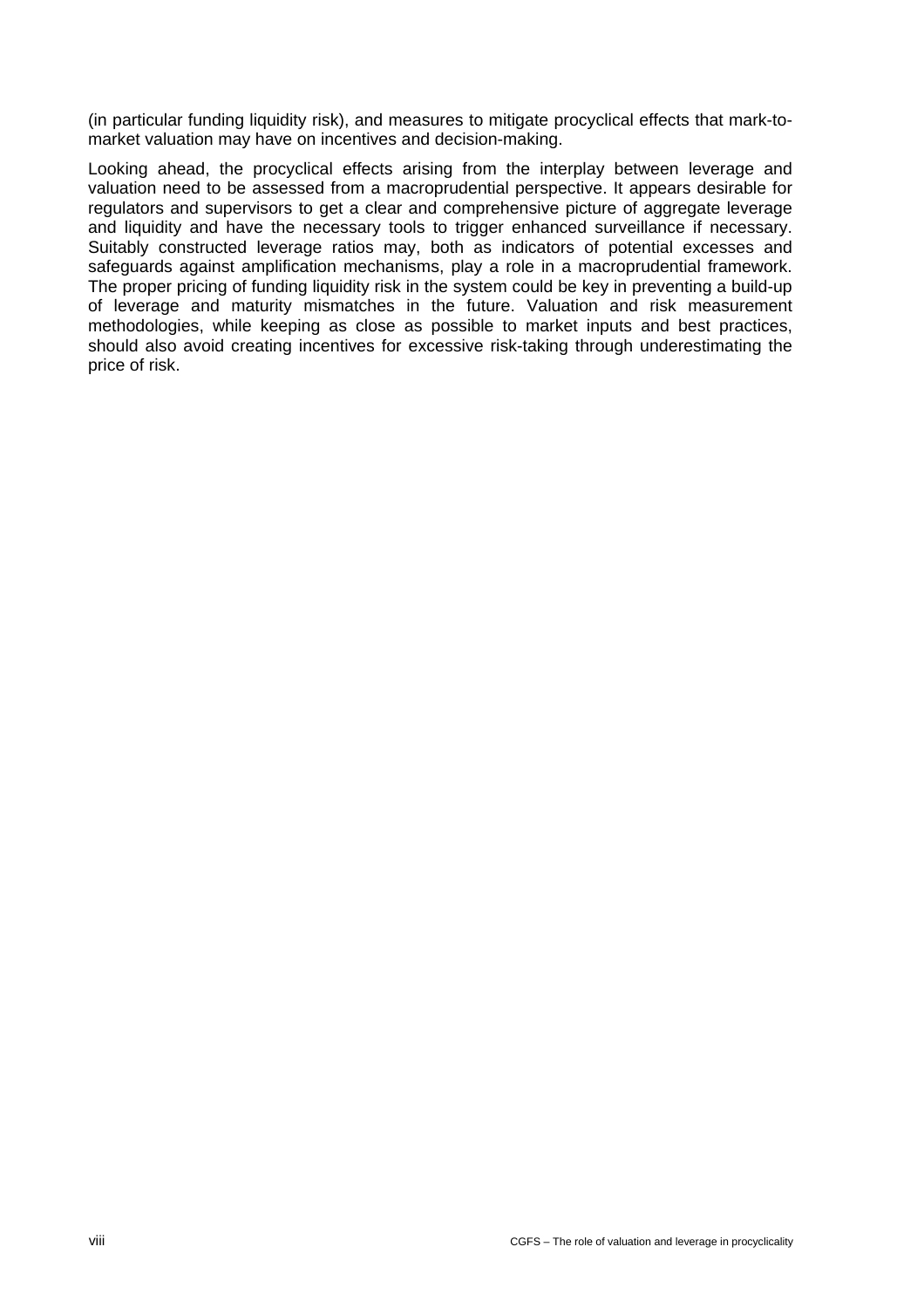# <span id="page-8-0"></span>**1. Introduction**

A number of developments in the global financial system seem to have strengthened the linkages between asset valuation and financial leverage. These include: more marketable assets, especially structured credit products with high "embedded" leverage that are accounted for on a mark-to-market basis, and more leveraged position-taking, both inside and outside the regulated sector (off bank balance sheets – structured investment vehicles (SIVs) and asset-backed commercial paper (ABCP) conduits – broker-dealers, asset managers).

These changes in the financial system and in related market practices seem to have amplified business fluctuations and exacerbated financial instability during the current cycle ("procyclicality"). While procyclical mechanisms are particularly disruptive during periods of market strain, they may encourage excessive risk taking in the expansion phase. Hence, mitigating the procyclical interplay of valuation and leverage appears desirable to enhance the stability of the financial system.

Against this backdrop, the April 2008 *Report of the Financial Stability Forum on enhancing market and institutional resilience*, prepared for the G7, set in train an examination of the forces that contribute to procyclicality in the financial system and possible mitigating options. This work centres on three areas: (1) the Basel II capital accord; (2) loan loss provisioning; and (3) valuation and leverage.

As part of this effort, the FSF and CGFS undertook a joint fact-finding exercise through dialogue with market participants on the interaction between leverage and valuation and its effect on procyclicality under the chairmanship of Jean-Pierre Landau of the Bank of France.<sup>[1](#page-8-1)</sup> The Working Group on this topic focused its efforts on three particular aspects: the evolution of leverage in the broader economy and the financial system; the relevance of market-sensitive valuation; and procyclical effects arising from risk management and valuation practices.

This report is structured as follows. Section 2 discusses different concepts of financial leverage and documents how measures of financial leverage have evolved over time across financial and non-financial sectors. Section 3 discusses valuation techniques for risk measurement purposes as well as for accounting, and documents the extensive use of fair valuation for financial assets. Certain risk management practices that may lead to procyclicality in leverage are reviewed in Section 4. Section 5 explores how certain fair value practices may lead to procyclicality in leverage either through incentives arising from upfront recognition of profits or by contributing to adverse market dynamics when liquidity evaporates. Policy options to mitigate excessive procyclicality in the financial system resulting from this interplay are then explored in Section 6.

 $\overline{a}$ 

<span id="page-8-1"></span><sup>1</sup> The dialogue with the private sector included a roundtable discussion with representatives of financial institutions, audit firms and accounting standard setters in December 2008 and bilateral interviews of Working Group members with market participants in Australia, Canada, France, Italy, Japan, Luxemburg, Spain, Sweden, Switzerland, the United Kingdom and the United States.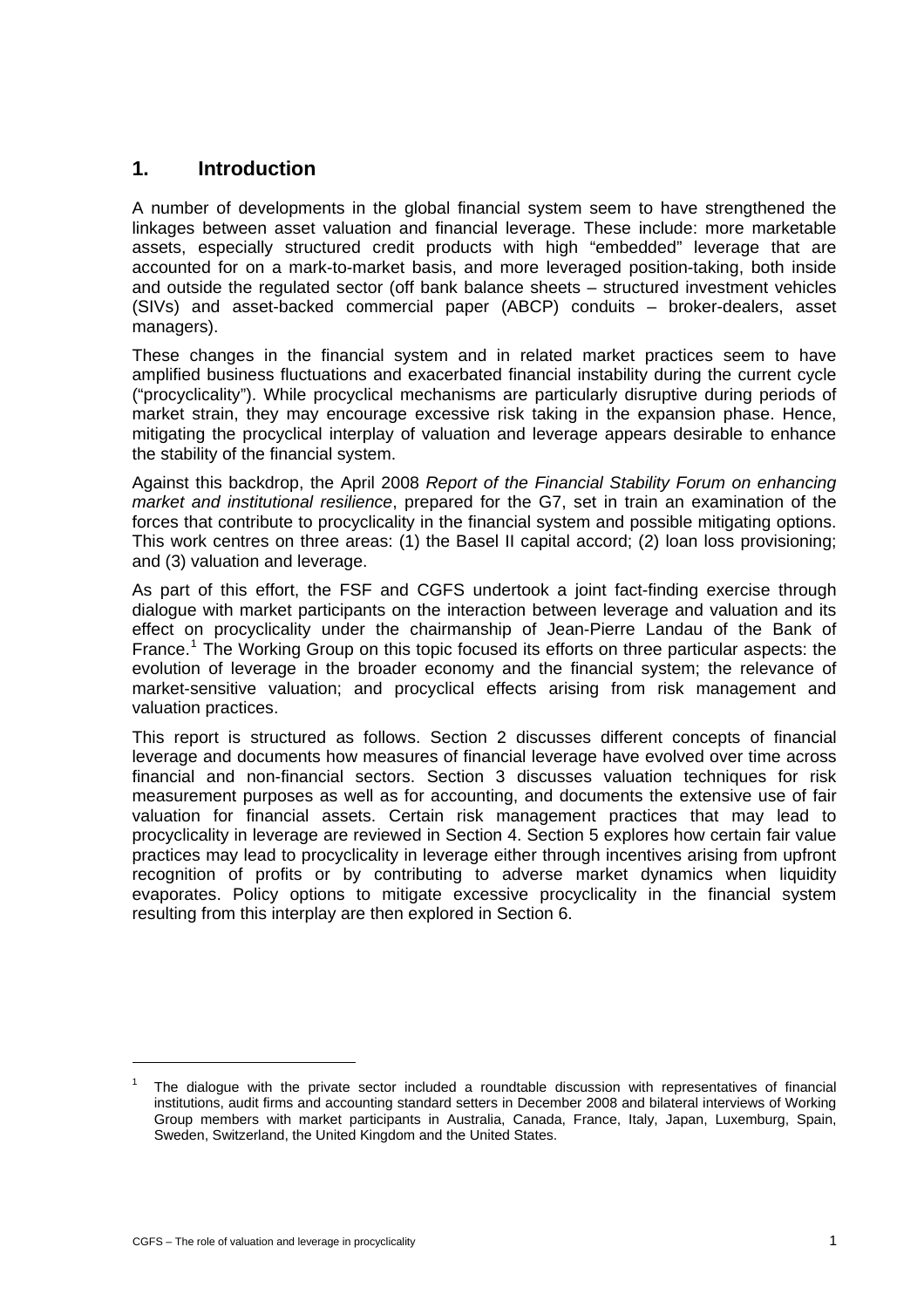# <span id="page-9-0"></span>**2. Leverage**

An entity whose exposure to risky assets exceeds its equity capital is said to be leveraged. Leverage increases a firm's risk exposure in order to generate a higher return on available equity capital. A firm typically takes on leverage by increasing debt to fund the purchase of risky assets.<sup>[2](#page-9-1)</sup> A leveraged firm faces a higher risk that its equity capital can be wiped out when outcomes from its exposure to risky assets are unfavourable. Higher leverage magnifies market risk and liquidity risk as leveraged firms may be forced to sell assets in order to reduce exposure under adverse market conditions.

Leverage increased at a different pace inside and outside the financial system during the boom years 2003–07. Overall, financial system leverage grew much faster than in the nonfinancial sectors. But fast-growing leverage inside the financial system affected risk-taking in other sectors as it led to a relaxation of funding constraints and encouraged many households and some businesses in a wide range of countries to increase leverage.

# **2.1 Difficulties in measuring leverage**

Balance sheet leverage is measured as the ratio of total assets on balance sheet to equity. This gross balance sheet leverage is widely used as it requires only readily available data. Balance sheet leverage can be refined by taking into account off-balance sheet exposures, but it has fundamental limitations as a risk measure because it does not adjust for the risk of the assets, nor does it capture risks from derivatives.<sup>[3](#page-9-2)</sup> Netting rules in accounting standards also affect balance sheet leverage. Balance sheet leverage under the International Financial Reporting Standards (IFRS) will typically be higher than under US generally accepted accounting principles (GAAP) for the largest dealer banks.<sup>[4](#page-9-3)</sup>

Alternative measures of leverage adjust for risk. The inverse Tier 1 capital ratio takes risk into consideration by risk-weighting assets and including capital for market risk.<sup>[5](#page-9-4)</sup> Another risk-adjusted measure of exposure, though not strictly a leverage measure, is the ratio of trading book value-at-risk (VaR) to equity.

There are important risks that measures of leverage do not capture. None of these measures reflects funding liquidity risk, which depends on the degree of asset-liability maturity mismatch. The liquidity characteristics of the assets being held can also have a bearing on the risk of a leveraged position.

# **2.2 Non-financial sector leverage**

# *Household sector leverage*

Household credit has expanded rapidly in many industrialised countries during the past decade or so. This has been particularly marked in countries with booming housing markets,

 $\overline{a}$ 

<span id="page-9-1"></span><sup>2</sup> The same risk exposure can be achieved without debt by using derivatives.

<span id="page-9-2"></span><sup>3</sup> See the report of Counterparty Risk Management Policy Group I (1999), which discusses various measures of leverage.

<span id="page-9-3"></span><sup>4</sup> For example, a greater degree of netting is permitted under US GAAP than IFRS for OTC derivatives and repurchase transactions.

<span id="page-9-4"></span><sup>5</sup> The Tier 1 capital ratio is the core regulatory equity capital of the bank divided by risk-weighted assets held on-balance sheet.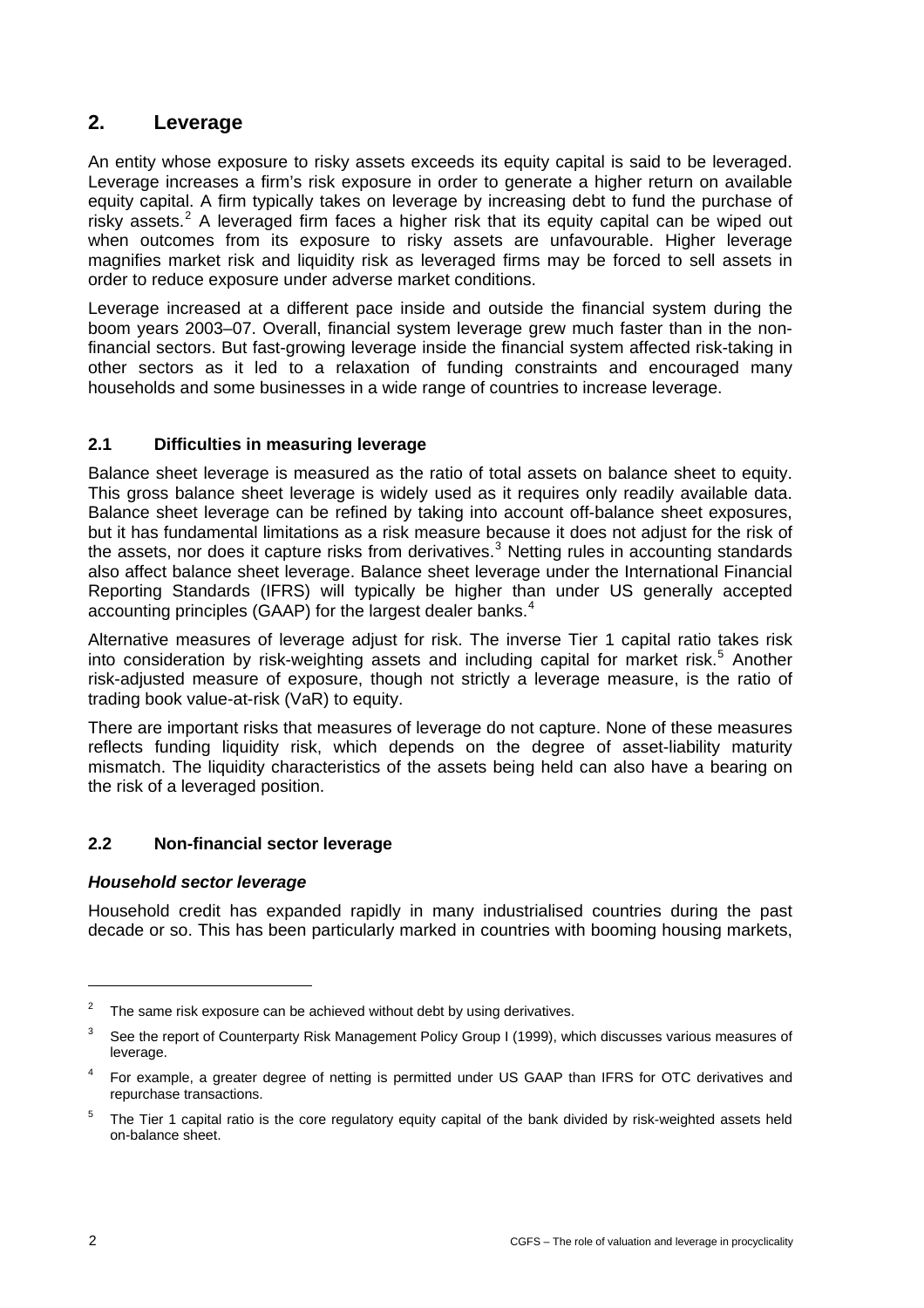<span id="page-10-0"></span>including the United States, the United Kingdom, France, Spain and several smaller advanced economies. Correspondingly, the stock of mortgage debt has risen considerably in these countries. The increase in gross household sector leverage has been particularly pronounced in the United Kingdom and the United States (Graph 1).<sup>[6](#page-10-1)</sup> Part of the increase in household sector leverage has been funded by banks through securitisation activities but another significant part has remained in banking books.

Graph 1



 $1$ Data for 2007 for Japan, Germany and Italy on non-financial assets are estimated using the growth rate of the previous year. 2008 data for the United States refer to the third quarter. <sup>2</sup> Weighted average of France, Germany and Italy based on 2005 GDP and PPP exchange rates.

Sources: OECD, *Economic Outlook*; US Flow of Funds; Datastream; national data.

#### *Corporate sector leverage*

Leverage in the corporate sector is volatile and tends to move in tandem with global economic cycles. There is little evidence of a widespread and material build-up of leverage in the corporate sector during the run-up to the current financial market crisis (Graph 2). Aggregate leverage in the corporate sector has fallen in many industrial countries since 2003. But private equity and leveraged finance mergers and acquisitions increased during the boom, resulting in leverage increasing outside of publicly traded firms.<sup>[7](#page-10-2)</sup>

#### **2.3 Bank leverage**

 $\overline{a}$ 

For European banks and US investment banks, balance sheet leverage began to increase steadily around 2003 (Graph 3). However, the peak levels of this measure of leverage reached in 2007 were not greater than those reached in past cycles. In contrast, for US commercial and Japanese banks, aggregate balance sheet leverage did not increase (or even fell) over this period. However, the dispersion of leverage among commercial banks has increased since 2003–04 in a wide range of countries. $8$ 

<span id="page-10-1"></span><sup>6</sup> The leverage measures discussed in this section are balance sheet measures (usually gross balance sheet leverage).

<span id="page-10-2"></span><sup>7</sup> See CGFS, *Private equity and leveraged finance markets*, July 2008.

<span id="page-10-3"></span><sup>8</sup> Net measures of risk, including net over gross leverage, failed during times of illiquid market conditions to adequately capture risks arising from underlying liquidity mismatches and the extent of positions to be hedged.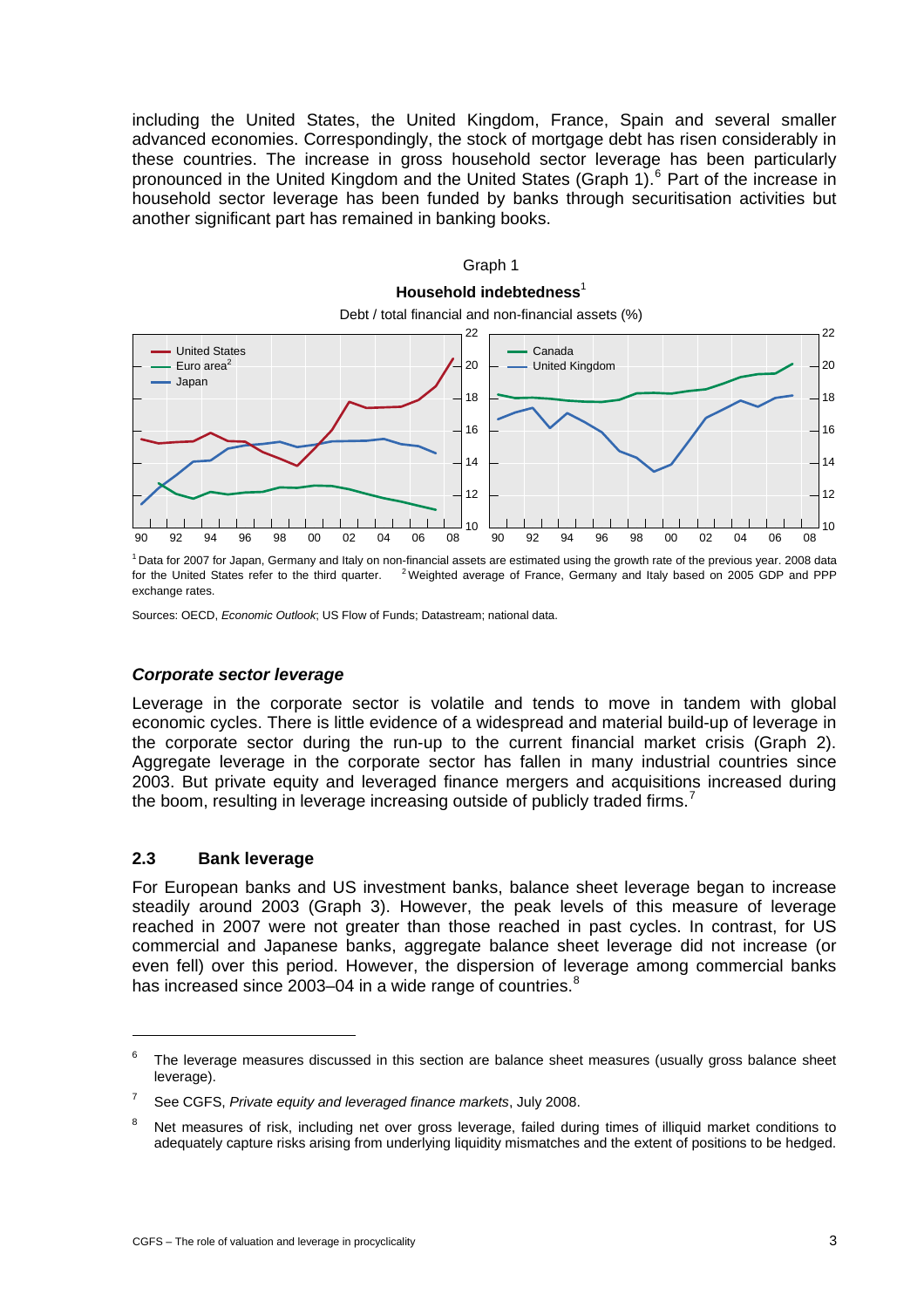

**Non-financial corporate debt-to-equity ratios<sup>1</sup>**



<sup>1</sup> Based on flow of funds data; for Japan, annual data up to 1998, quarterly data thereafter.

Sources: Datastream; national data.



Graph 3 **Bank balance sheet leverage ratio<sup>1</sup>**

<sup>1</sup> Balance sheet leverage ratio (total assets divided by total equities) of individual banks weighted by asset size. <sup>2</sup> Bank of America, Citigroup, JPMorgan Chase, Wachovia Corporation, Washington Mutual and Wells Fargo & Company. <sup>3</sup> Bear Stearns, Goldman Sachs, Lehman Brothers, Merrill Lynch and Morgan Stanley. <sup>4</sup> Latest quarter. <sup>5</sup> ABN AMRO Holding, Banco Santander, BNP Paribas, Commerzbank, Crédit Agricole, Credit Suisse, Deutsche Bank, Société Générale, UBS and UniCredit SpA. <sup>6</sup> Barclays, HSBC, Lloyds TSB Group and Royal Bank of Scotland. <sup>7</sup> Mitsubishi UFJ Financial Group, Mizuho Financial Group and Sumitomo Mitsui Financial Group.

Source: Bankscope.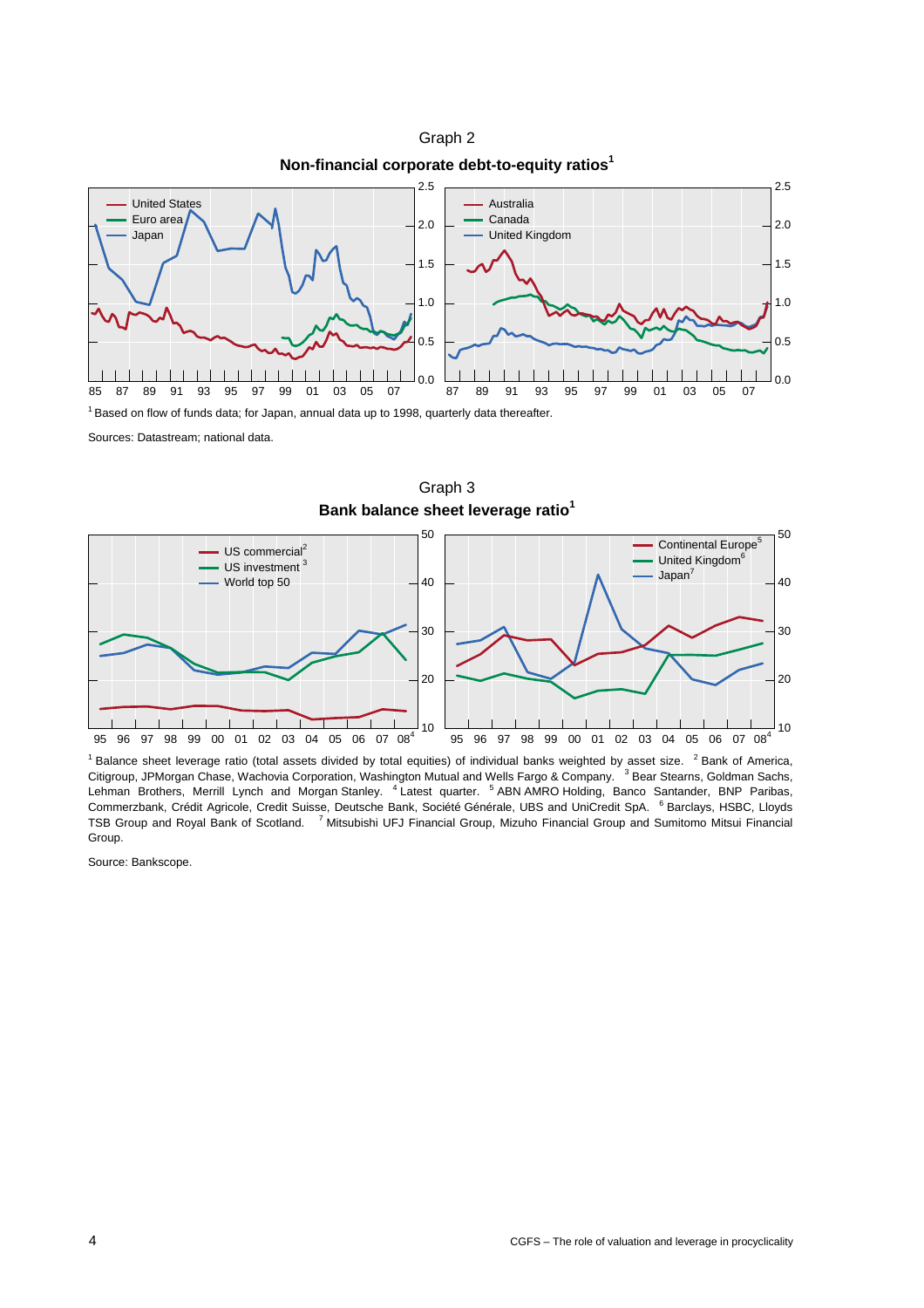Risk-adjusted leverage measures show broadly stable bank leverage until the onset of the financial turmoil. The VaR-to-equity ratio for all groups of banks considered here remained broadly stable or even declined until mid-2006 (Graph 4, left-hand panel). However, for European banks and US investment banks it rose rapidly between mid-2006 to mid-2007, probably reflecting the increase in credit and equity market volatility during that period. The inverse Tier 1 capital ratio reveals a similar picture (Graph 4, right-hand panel), remaining broadly stable or even declining modestly from 2002 until mid-2006. This reflected, with hindsight, that risk weights were perhaps too low, especially for positions in the trading book.

Graph 4



<sup>1</sup> Annualised trading VaR at 99% confidence divided by total equities weighted by asset size; in per cent. <sup>2</sup> Goldman Sachs, Lehman Brothers and Morgan Stanley. <sup>3</sup> Bank of America, Citigroup and JPMorgan. <sup>4</sup> BNP Paribas, Deutsche Bank, Société Générale and UBS. <sup>5</sup> Barclays, Royal Bank of Scotland and HSBC. <sup>6</sup> Reciprocal of Tier 1 capital ratio weighted by assets size. <sup>7</sup> Bank of America, Citigroup, JPMorgan, Wachovia Corporation, Washington Mutual and Wells Fargo. <sup>8</sup> ABN AMRO Holding, Banco Santander, BNP Paribas, Commerzbank, Credit Suisse, Deutsche Bank, Société Générale, UBS and UniCredit SpA. <sup>9</sup> Barclays, HSBC and Lloyds TSB Group. <sup>10</sup> Mitsubishi UFJ Financial Group, Mizuho Financial Group and Sumitomo Mitsui Financial Group.

Sources: Bankscope; Bloomberg.

In addition to growing credit exposures on banks' balance sheets, off-balance sheet vehicles substantially contributed to the build-up of financial leverage during the current cycle. The fastest-growing segments of the ABCP market were SIVs, collateralised debt obligations (CDOs) and securities arbitrage programmes, all of which were designed explicitly to invest in long-term assets and securities.<sup>[10](#page-12-1)</sup> In addition, single-seller ABCP conduits, such as those created to fund warehouses of newly originated mortgages, also grew significantly. By extending credit and liquidity support to these off-balance sheet vehicles, banks were exposed to funding liquidity risk. Measures of bank balance sheet leverage failed to capture this risk. Even so, re-intermediation onto bank balance sheets caused traditional balance sheet leverage to expand, ex post, exactly at a time when banks were seeking to reduce, not increase, risk exposures.

<span id="page-12-0"></span><sup>9</sup> See Basel Committee on Banking Supervision, *Proposed enhancements to Basel II framework*, January 2009.

<span id="page-12-1"></span> $10$  In the United States, the outstanding volume of ABCP rose from \$650 billion in early 2004 to \$1.2 trillion in mid-2007. It subsequently fell to \$720 billion at end-2008.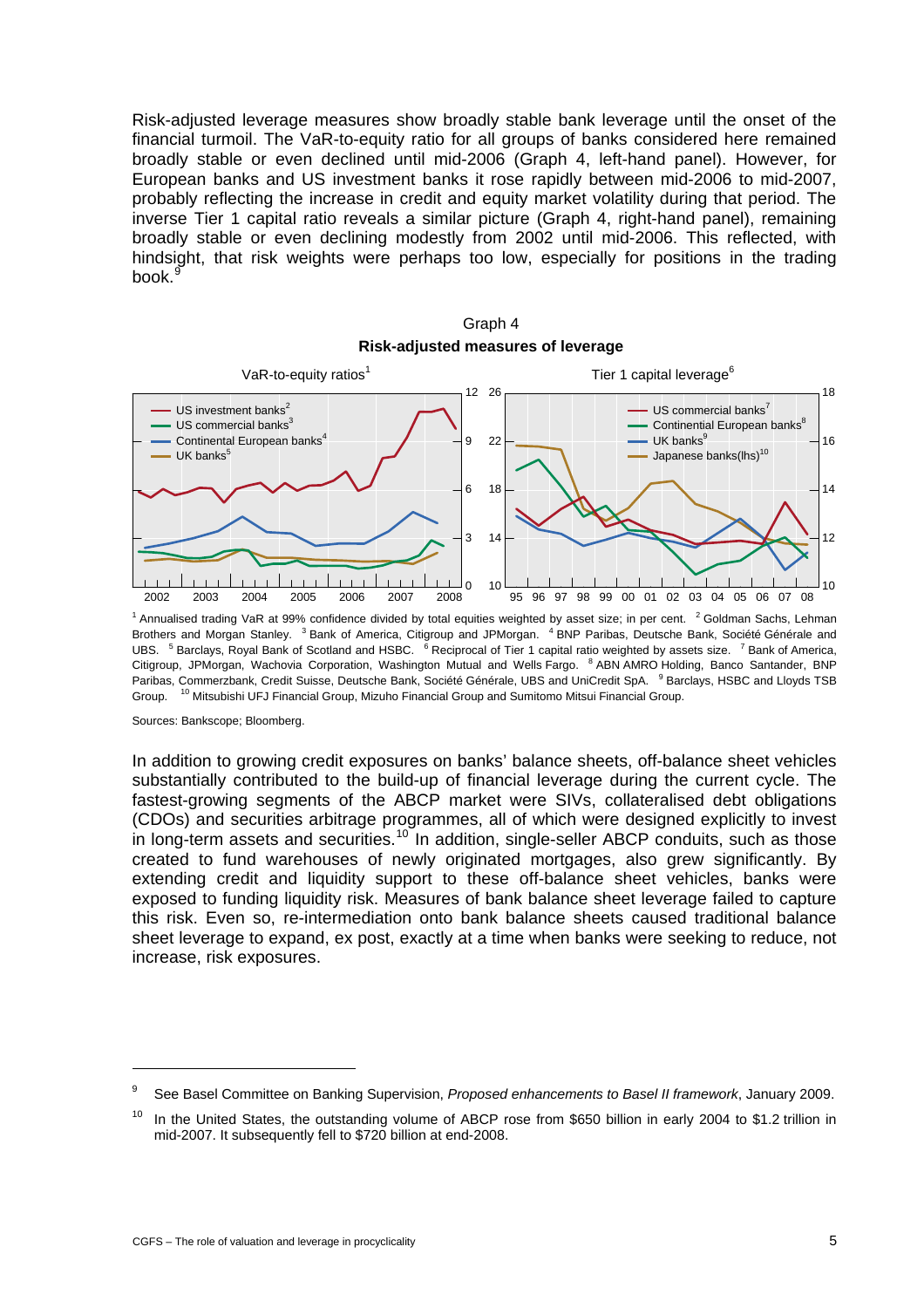## <span id="page-13-0"></span>**2.4 Hedge fund leverage**

Leverage ratios for hedge funds are not readily available. However, data on their investment returns and strategy can be used to draw inferences about their use of leverage.<sup>[11](#page-13-1)</sup> This analysis is most informative in identifying changes in leverage. Estimates of hedge fund leverage do not show a clear increase in leverage and have remained broadly stable since 2003 (Graph 5).



1 The leverage indicator is estimated using a rolling (24-month window fixed effects) regression of hedge fund returns on a variety of market-based risk factors. It is the sum of the coefficients on these risk factors and is thus a measure of the aggregate sensitivity of hedge fund returns to movements in underlying prices.

Sources: HFR; BIS calculations.

## **2.5 Embedded leverage**

Structured credit products have altered the amount of leverage that can be taken on through on-balance sheet financial instruments without increasing balance sheet leverage. Through pooling and tranching, structured credit instruments can give investors a multiple of the exposure they would otherwise obtain by directly purchasing an asset. For example, the Joint Forum (2005) discussed the leverage embedded in the tranches of a hypothetical CDO exposed to a portfolio of corporate bonds.<sup>[12](#page-13-2)</sup> In that example, the leverage of the junior CDO tranches was around 15 times greater than that of the underlying portfolio, while the leverage of the most senior tranches was between one third and one tenth of that of the underlying portfolio. Re-securitisation compounded embedded leverage (Box 1). A misunderstanding of the risk of structured products, especially CDOs backed by subprime residential mortgage-backed securities, was a key factor in the build-up of risk that led up to the crisis.<sup>[13](#page-13-3)</sup>

Embedded leverage depends on the specific characteristics of each structured instrument, which makes it difficult to assess aggregate embedded leverage for one institution or the financial system as a whole. Clearly, the growth in structured products with embedded leverage has made traditional balance sheet leverage less meaningful as a measure of risk.

 $\overline{a}$ 

<span id="page-13-1"></span><sup>11</sup> See P McGuire and K Tsatsaronis, "Estimating hedge fund leverage", *BIS Working Papers*, no 260, 2008.

<span id="page-13-2"></span><sup>12</sup> See Joint Forum, *Credit risk transfer*, Basel Committee on Banking Supervision, 2005, Annex 1.

<span id="page-13-3"></span><sup>13</sup> Joint Forum, *Credit risk transfer: developments from 2005 to 2007*, Basel Committee on Banking Supervision, 2008, http://www.bis.org/publ/joint21.pdf.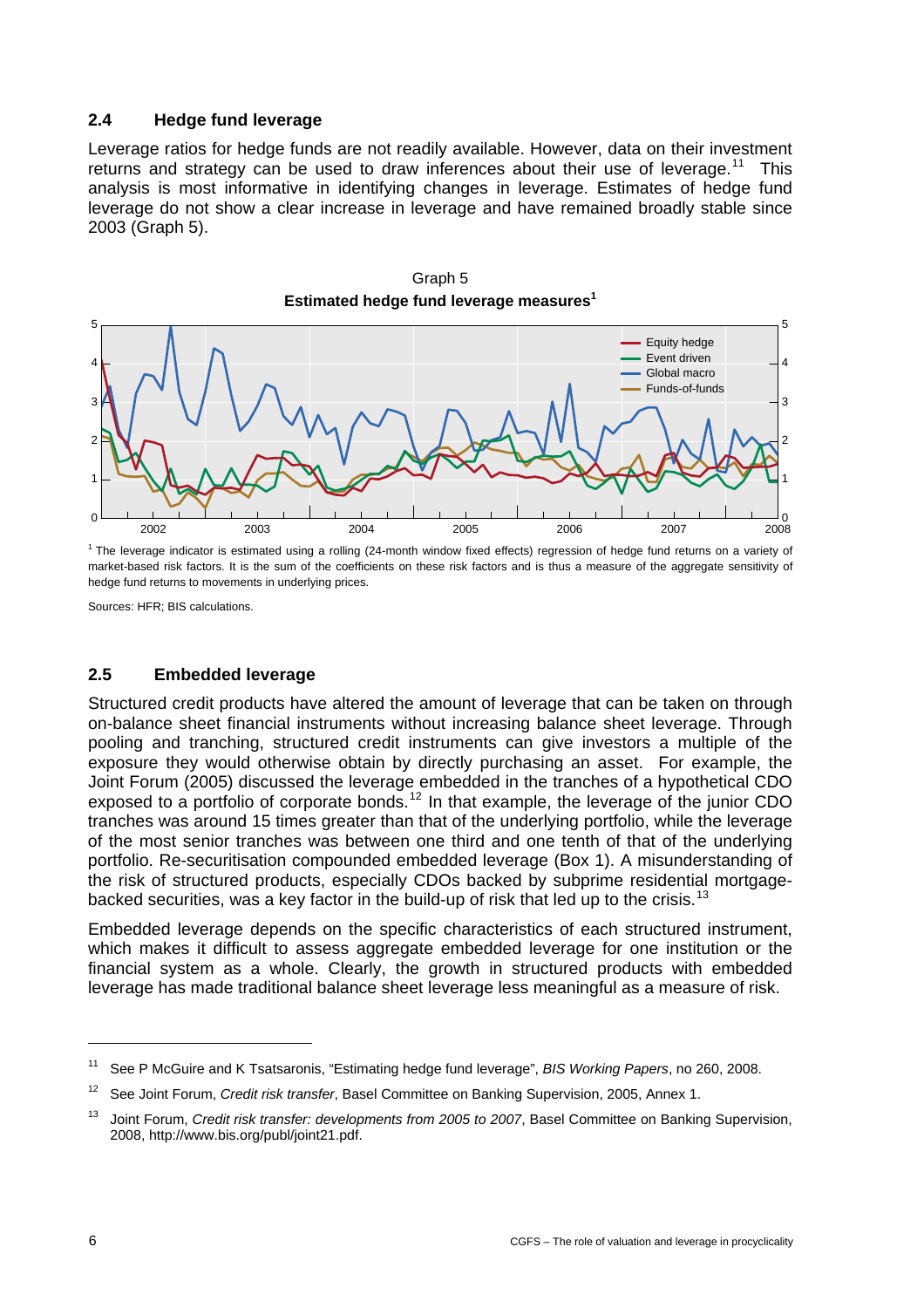#### Box 1

#### **Leverage in structured products and the US housing market downturn**

<span id="page-14-0"></span>Structured credit products referencing US subprime mortgages exposed investors to much higher leverage and losses than the stress scenario modelling they performed had implied. First, an investment in a subordinated tranche of a subprime residential mortgage-backed security had a leveraged exposure to the underlying subprime mortgage loans (embedded leverage).

Second, re-securitisation compounded the multiplier effect of embedded leverage. For example, mezzanine tranches of mortgage securitisations (which themselves have embedded leverage) were often purchased by CDOs, which in turn issued senior and subordinated tranches, creating additional leverage on top of that embedded leverage in subordinate tranches.

The magnitude of this embedded leverage was estimated by investors with models using assumptions about the likely future path of house prices. Hence, investors could not always be certain about the degree to which their exposure to the mortgage market was leveraged at the time of investment. When delinquency assumptions associated with subprime mortgage securitisations of 2005–07 proved to be far too low, the leverage and losses experienced by investors were much greater than anticipated.

# **2.6 Funding and maturity mismatches**

Abundant market and funding liquidity before the financial turmoil encouraged the build-up of maturity mismatches through short-term borrowing in wholesale markets. One mechanism was the increasing use of repo financing to fund long-term assets. For example, between 2004 and 2007 the size of the repo market more than doubled while the volume of term repos fell substantially. Indeed, the increase in repo financing as a fraction of total assets among major banks and securities firms in 2006–07 largely accounted for growth in overnight repos. A second mechanism was the reliance on short-term debt to fund long-term assets in the US municipal bond market. Through the end of 2007, it became common for US states and local governments to issue long-term bonds that were resold into special purpose vehicles that funded the original securities by issuing short-term floating rate notes. Shortterm funding of off-balance sheet vehicles constituted a third mechanism through which maturity mismatches were built up. Funding for these vehicles was primarily secured by issuance of short-term ABCP, which grew rapidly between early 2003 and mid-2007.

These funding maturity mismatches did not affect measured leverage, but increased systemic vulnerability arising from the leveraged positions. In aggregate, the financial system's reliance on short-term funding in wholesale markets increased. When the housing market downturn in the United States became more severe, funding markets became illiquid. This caused forced sales of assets, typically in markets that were already under pressure, which reinforced price declines in those securities markets.

# **3. Valuation**

Valuations in financial markets serve as input for financial reporting in accordance with accounting standards (Box 2) and for risk measurement. Market prices are used to value financial assets either directly or through valuation techniques, such as model-based valuation methods that use them as inputs. Because valuations affect reported profits, capital, and risk management measures, they can influence investment decisions.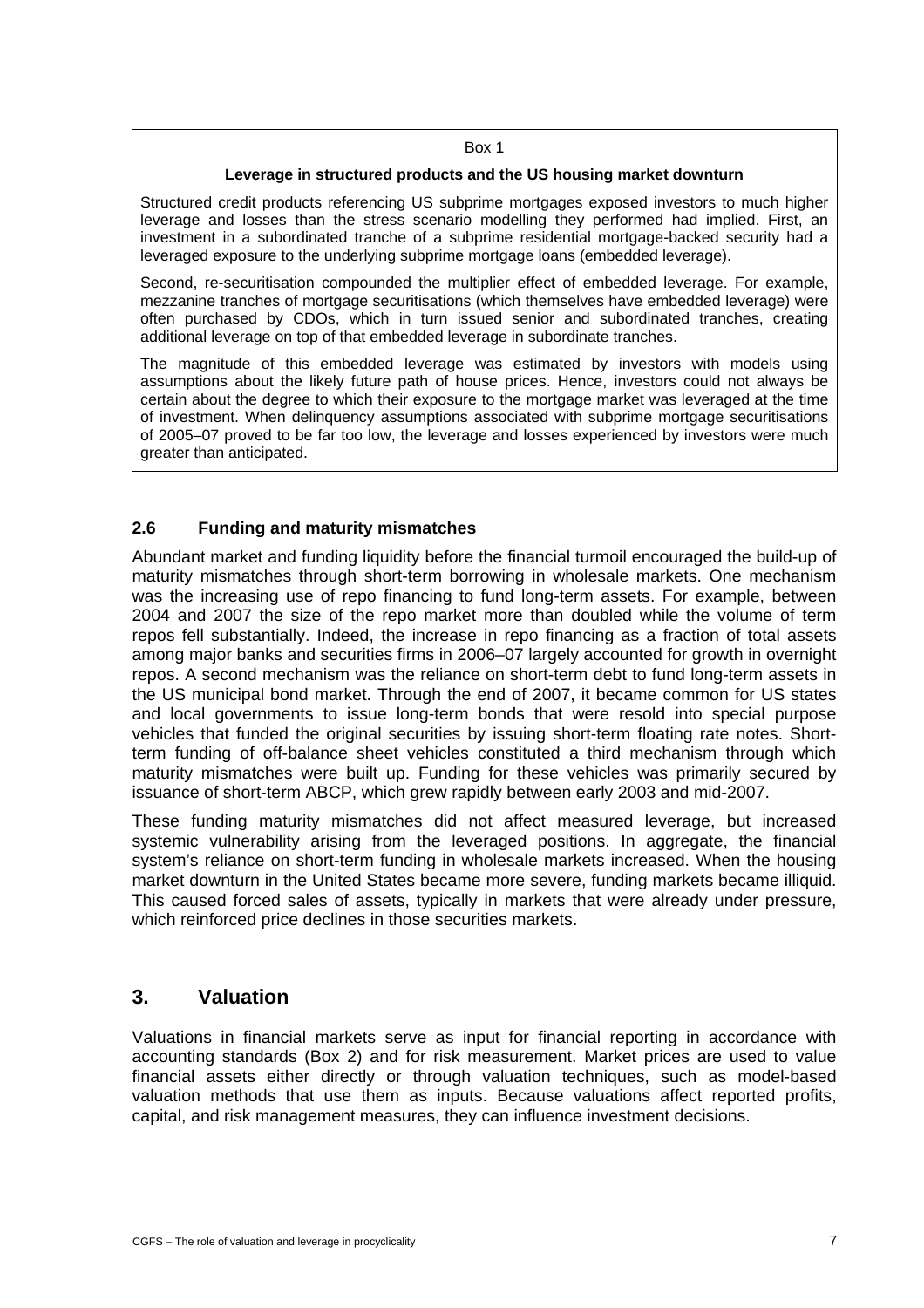#### Box 2

#### **Fair value for financial instruments under accounting standards**

<span id="page-15-0"></span>Generally, for financial reporting purposes under IFRS, financial assets that are measured at fair value are those held as (a) financial instruments measured at fair value through profit or loss (including derivatives) or (b) assets available for sale (AFS). Financial instruments measured at fair value through profit or loss are those held for trading and any other financial instruments designated by management at fair value (often referred to as the "fair value option", FVO).

As a result of the mark-to-market process for the first set of instruments, changes in their fair value directly impact firms' income statements in the period in which they occur. Changes in the fair value of financial assets classified as AFS are recorded directly in equity without affecting profit and loss (other than for impairment) until the financial assets are sold, at which point the cumulative change in fair value is charged or credited to the income statement. In contrast, unless held for sale, loans are typically measured at amortised cost using the effective interest method, less an "allowance" or "provision" for impairment losses. Loans held for sale may be reported in trading or AFS portfolios, or, under US GAAP, in held for sale portfolios (at the lower of cost or fair value). Both IFRS and US GAAP also have categories for held-to-maturity assets which are reported at amortised cost, less impairment.

Financial liabilities of financial institutions are generally reported at historical cost, except for trading liabilities (eg short sales, certain derivatives) and liabilities subject to the FVO.

## **3.1 Market valuation in risk measurement**

Separate from their use for financial reporting, mark-to-market valuation techniques are essential for the risk management of trading portfolios. The market value of a trading position influences decisions on haircuts and margin requirements, and whether certain exposures are to be retained or sold. Valuations also affect measures of price risk, and therefore, position limits for traders and their market-making function.

#### **3.2 The share of fair value assets and liabilities**

Bank balance sheets and income statements have been responsive to changes in the fair value of assets held. Available evidence suggests that the share of bank assets measured at fair value has been substantial in recent years. For instance, in the United States, the share of fair value to total assets among bank holding companies ranged from 26% to 30% between 2002 and 2008 (Table 1). In Switzerland, fair value assets accounted for 33% to 45% of total assets between 2003 and 2007.

In 2007, a survey of global banks found that the share of fair valued assets among banks' total assets ranges from 10% to 55%, with about one half of countries reporting a share in the range of  $30-50\%$ .<sup>[14](#page-15-1)</sup>

<span id="page-15-1"></span><sup>&</sup>lt;sup>14</sup> The survey was conducted by the Accounting Task Force (ATF) of the Basel Committee on Banking Supervision; it covered 13 countries and used late-2007 data.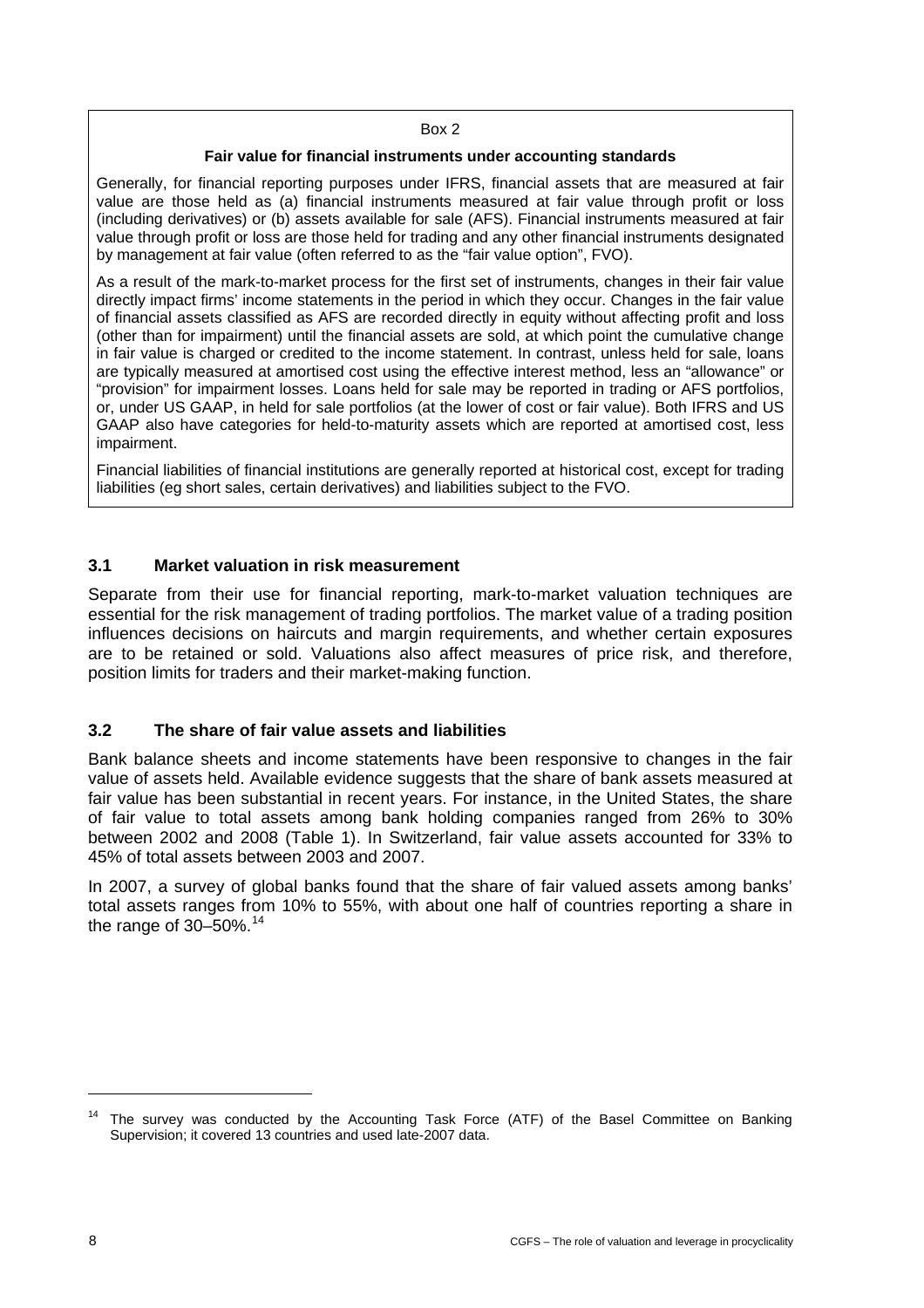| III per cent                         |      |      |      |      |      |      |      |  |
|--------------------------------------|------|------|------|------|------|------|------|--|
|                                      | 2008 | 2007 | 2006 | 2005 | 2004 | 2003 | 2002 |  |
| Share of FV assets <sup>2</sup>      |      |      |      |      |      |      |      |  |
| France                               | 46.8 | 46.5 | 45.5 | 47.1 |      |      |      |  |
| Italy                                | 18.0 | 19.0 | 21.3 | 20.9 |      |      |      |  |
| Japan                                | 24.9 | 27.0 | 27.6 | 28.3 | 27.6 | 27.3 | 24.4 |  |
| Netherlands                          | 27.5 | 28.4 | 30.6 | 32.4 | 30.6 |      |      |  |
| Spain                                | 15.6 | 17.2 | 17.8 |      |      |      |      |  |
| Switzerland <sup>3</sup>             | 29.6 | 44.8 | 38.7 | 35.5 | 34.8 | 33.4 |      |  |
| United States <sup>4</sup>           | 30.4 | 26.9 | 25.0 | 24.8 | 26.0 | 27.2 | 26.3 |  |
| Share of FV liabilities <sup>5</sup> |      |      |      |      |      |      |      |  |
| France                               | 34.1 | 30.1 | 27.9 | 29.0 |      |      |      |  |
| Italy                                | 9.5  | 9.4  | 9.4  | 9.7  |      |      |      |  |
| Japan                                | 2.2  | 2.9  | 1.9  | 1.8  | 1.4  | 1.5  | 1.8  |  |
| Netherlands                          | 19.0 | 15.7 | 14.2 | 15.3 | 13.1 |      |      |  |
| Spain                                | 5.7  | 6.6  | 6.7  |      |      |      |      |  |
| Switzerland <sup>3</sup>             | 19.5 | 24.1 | 17.5 | 15.1 | 14.1 | 13.3 |      |  |
| United States <sup>4</sup>           | 8.0  | 7.4  | 4.2  | 4.0  | 4.7  | 4.8  | 4.5  |  |

# Table 1 **Share of fair value assets and liabilities for banks<sup>1</sup>**

In per cent

 $1$  The numbers are compiled based on information provided by members of the Working Group; figures are based on national GAAP for the United States and Japan, and IFRS for other countries. <sup>2</sup> Relative to total assets.  $3$  Credit Suisse and UBS.  $4$  The observations are based on numbers compiled from bank holding company (BHC) FR Y–9C reports. The BHC asset threshold for required reporting was increased from \$150 million to \$500 million in March 2006. Some BHCs below the threshold may also file reports in certain circumstances. <sup>5</sup> Relative to total liabilities.

A number of factors have played a role in the extensive use of fair value assets:

- A larger fraction of credit has been intermediated outside the banking system through securitisation. Assets held on a bank's balance sheet on a short-term basis awaiting securitisation are often accounted for at fair value in the trading book.
- Banks have adopted the fair value option for loans and securities held on a longterm basis to avoid the income volatility that occurs when derivatives used as hedges are fair valued but the hedged loans are not. Hedge accounting provided an alternative mechanism to avoid income volatility, but many large banks limited their use of hedge accounting due to the complexity associated with hedge accounting rules and related documentation requirements.
- In some cases, banks increasingly chose to book credit exposures in the trading book due to lower regulatory capital charges.
- Banks engaged in capital market activities, such as OTC derivatives market-making or prime brokerage, take on short-term exposures that are measured at fair value in the trading book.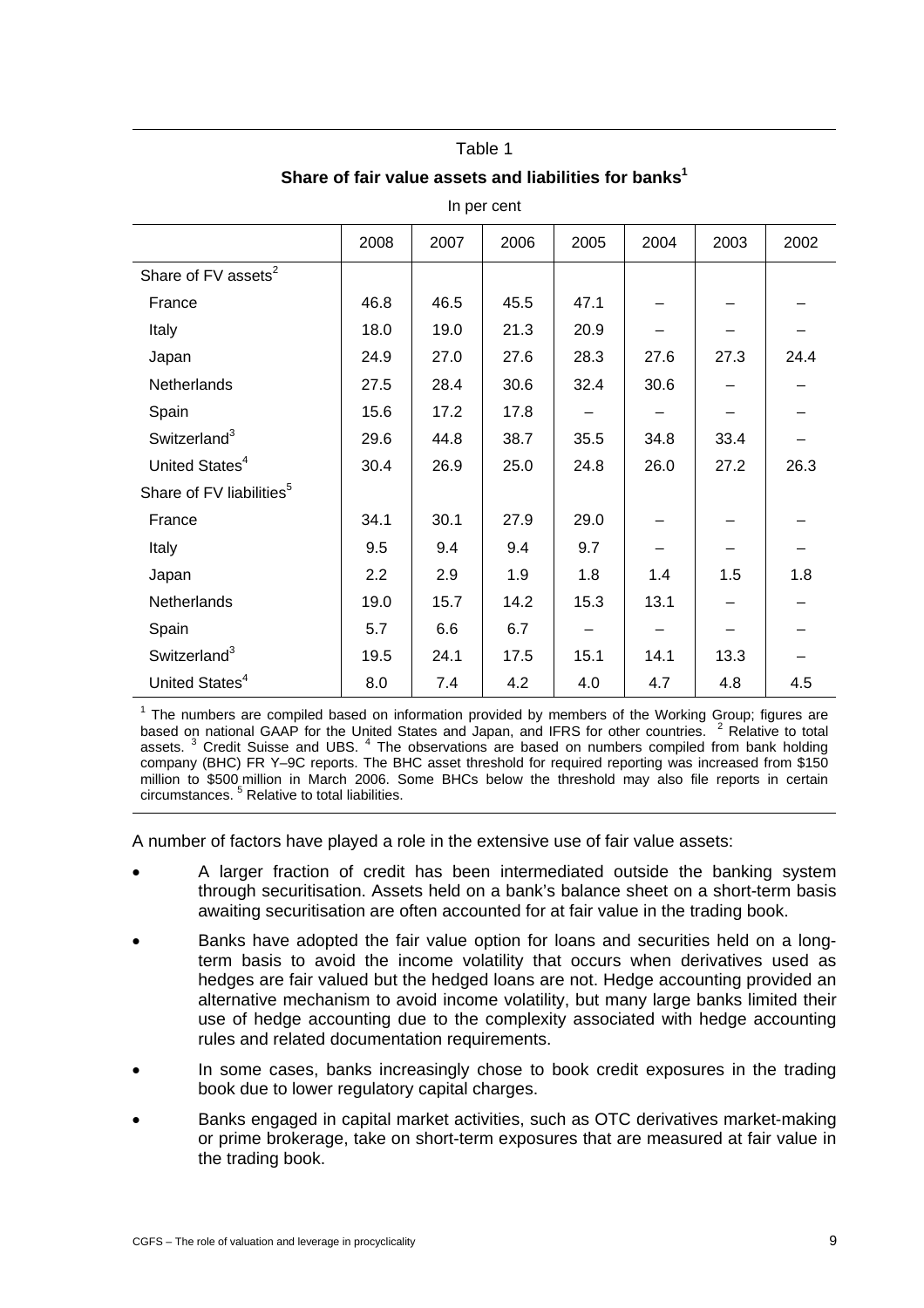# <span id="page-17-0"></span>**4. Procyclical risk management practices**

This section documents risk management practices relying on market valuations that appear to have contributed to procyclical changes in leverage.<sup>[15](#page-17-1)</sup>

# **4.1 Value-at-risk and other risk measurement tools**

Traditional measures of market risk often fall during a boom since rising asset prices are associated with low volatility. As measures of risk decline, there is an incentive to take on additional risk and leverage. Indeed, the ratio of VaR to total equity of banks fell until mid-2006 (Graph 4, right-hand panel) even though the size of bank trading books rose. Once a cyclical peak is reached, falling asset prices lead to higher asset price volatility and higher measures of VaR, which can trigger a reduction in risk appetite and leverage. If risk measurement tools such as VaR do not "see through the cycle", procyclicality in leverage can result. Model risk and inadequate historical data on some asset classes can further add to the low risk perception and encourage higher leverage.

Such shortcomings contributed to banks' losses in the current crisis. Discussing its losses on super-senior ABS CDOs, one bank mentioned that its VaR methodologies relied on the triple-A rating of its super-senior positions.<sup>[16](#page-17-2)</sup> Specifically, VaR was calculated using a historical time series for other triple-A rated positions. Until the third quarter of 2007, this time series displayed very low levels of volatility. As a consequence, even unhedged super-senior positions contributed little to VaR usage. Significant risks materialised on such products subsequently.

# **4.2 Triggers based on market value or rating**

Triggers are contractual provisions that give a creditor extra protection if conditions deteriorate beyond a pre-set threshold. The extra protection can take the form of additional collateral requirements or additional control rights over the borrower's actions. In the presence of a trigger, market participants allow more debt financing because the trigger makes the debt look less risky. While triggers can effectively protect creditor interests against idiosyncratic shocks, they exacerbate procyclicality when a shock is systemic.

In the recent crisis, SIVs were a leading example of how market value triggers led to procyclical leverage. SIVs funded portfolios of long-term fixed income securities with medium-term notes and ABCP. Credit rating agencies gave debt issued by SIVs the highest ratings, which were based in part on the presence of a market value trigger. If the market value of a SIV's portfolio fell below a threshold, it would be deemed undercapitalised and would be required to enter a wind-down mode.

The rating agency models assumed that future asset price volatility could be estimated with historical data. As asset price volatility rose in the current market turmoil, investors lost confidence in the SIV rating models and the SIVs became unable to roll over their ABCP and medium-term notes. This loss of confidence occurred despite the fact that SIVs held little subprime-related exposure. However, the leverage of the SIV structure could not be

<span id="page-17-1"></span> $15$  This section documents broad international trends in these practices, the relative importance of which may vary across countries.

<span id="page-17-2"></span><sup>16</sup> UBS AG, "Shareholder report on UBS's write-downs", 18 April 2008.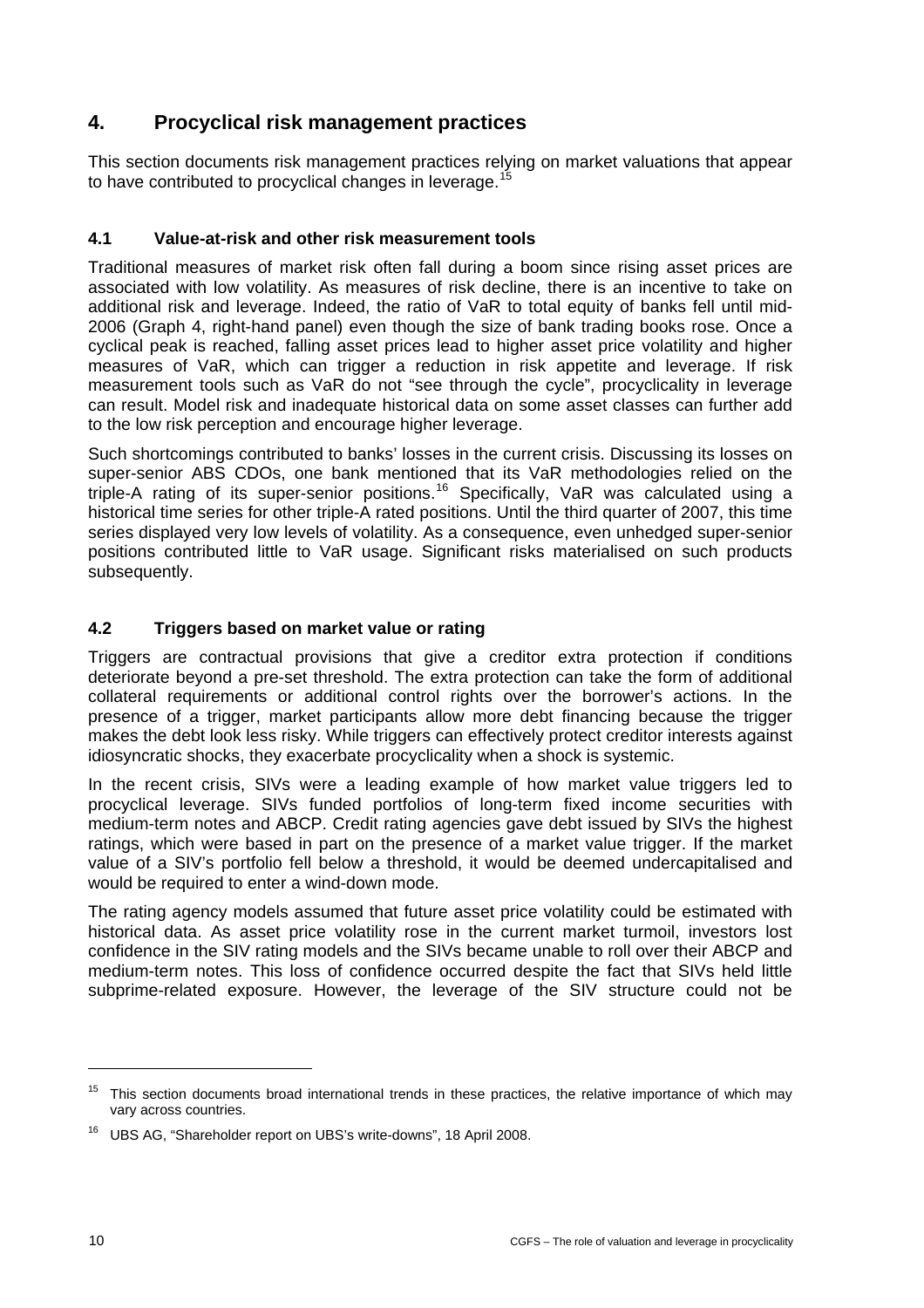<span id="page-18-0"></span>sustained in a market downturn, and they either were forced to restructure on distressed terms or received support from their bank sponsors.

Triggers that require collateral posting in response to changes in credit ratings also make leverage procyclical. For example, insurance company AIG included triggers based on its credit rating in many of its guaranteed investment agreement contracts (which are similar to issued debt) and its OTC derivative contracts.<sup>[17](#page-18-1)</sup> These triggers required AIG to post significant amounts of collateral upon a downgrade of its credit rating. When AIG was downgraded in September 2008, its liquidity came under stress and it was unable to access enough liquidity to meet collateral calls.

## **4.3 Haircuts and initial margins**

Banks negotiate haircuts on financing transactions and initial margins on OTC derivatives to protect themselves from the risk of a counterparty default. The haircut on a financing transaction is a buffer protecting against default; it is similar to a capital charge. Accordingly, a low haircut is equivalent to high leverage. Available data show that haircuts and margins were low, and leverage was high, leading up to 2007. Haircuts and margins rose substantially in 2008 as deleveraging occurred (Table 2).

This sharp increase in margins and haircuts on a range of assets exacerbated deleveraging pressures and reinforced the interaction between valuation and leverage. In the light of this experience, the Counterparty Risk Management Policy Group III has called for a "paradigm shift in credit terms", urging market participants to establish haircuts and initial margins that are stable over the credit cycle.<sup>[18](#page-18-2)</sup>

# **5. Procyclical valuation practices**

This section explores the significance of valuation practices during the last upswing. It also examines how valuation practices may have reinforced adverse market dynamics during the financial crisis.<sup>[19](#page-18-3)</sup>

# **5.1 Upfront recognition of profits**

 $\overline{a}$ 

Certain valuation practices and accounting treatments may have provided incentives to structure transactions that allowed upfront recognition of profits (the margin on the transaction) even when banks were exposed to the economic risks of the transaction for a number of years. Specifically, upfront recognition of income occurred in certain cases for

<span id="page-18-1"></span><sup>&</sup>lt;sup>17</sup> Board of Governors of the Federal Reserve System, "Report pursuant to Section 129 of the Emergency Economic Stabilization Act of 2008: restructuring of the government's financial support to the American International Group, Inc. on November 10, 2008," http://banking.senate.gov/public/\_files/CongressionalReportRestructuringFinal.pdf.

<span id="page-18-2"></span><sup>18</sup> See the report of the CRMPG III, *Containing systemic risk: the road to reform*, 2008. For a microeconomic foundation of the procyclical properties of haircuts and VaR, see T Adrian and H S Shin, "Financial intermediary leverage and value at risk", *Federal Reserve Bank of New York Staff Reports*, no 338, 2008.

<span id="page-18-3"></span><sup>&</sup>lt;sup>19</sup> This section documents broad international trends in these practices, the relative importance of which may vary across countries.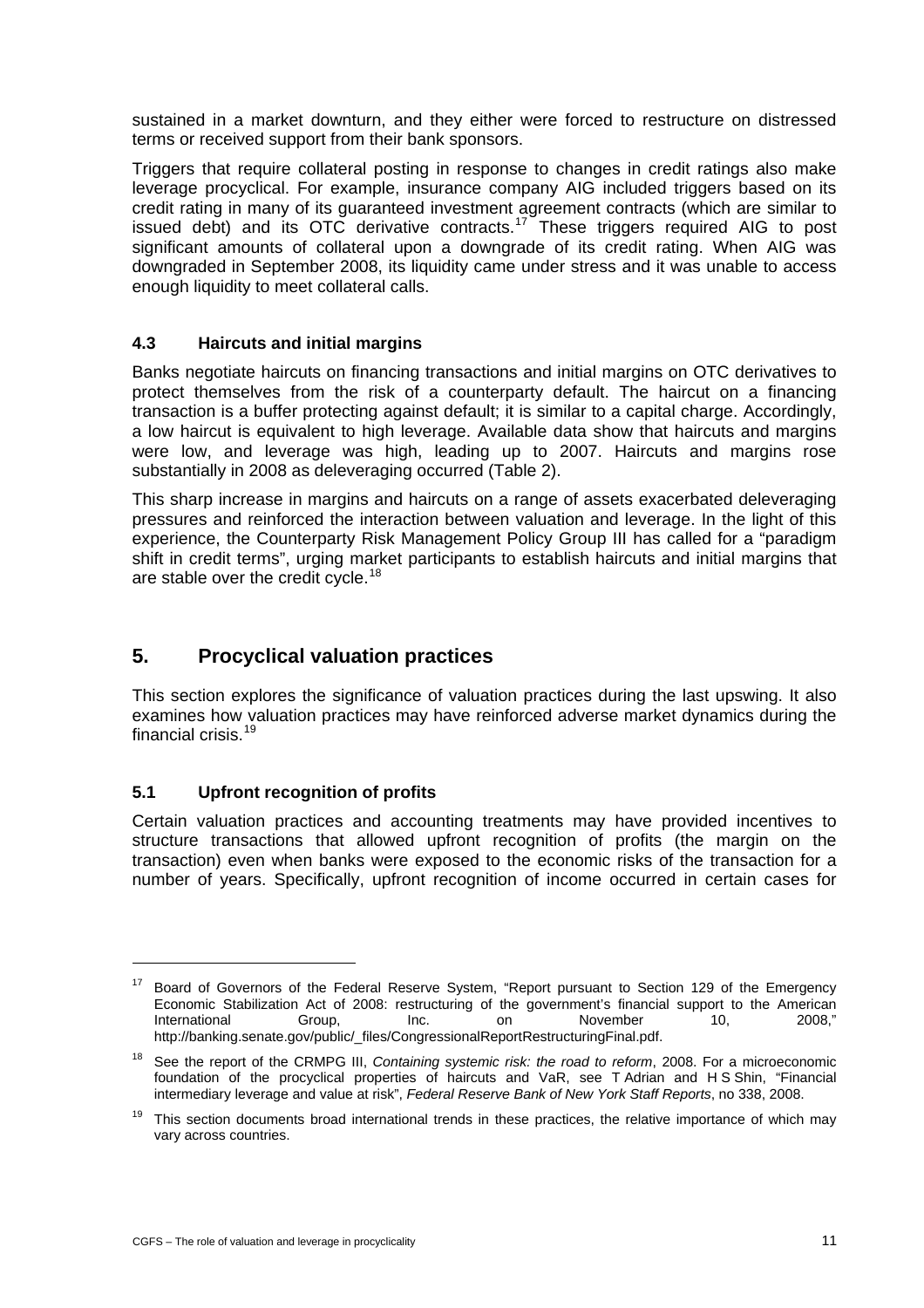structured credit products accounted for at fair value even when certain risks were retained by the banks (see Box 3 for examples).<sup>[20](#page-19-0)</sup>

Table 2

| Typical haircut or initial margin |            |             |  |  |  |  |
|-----------------------------------|------------|-------------|--|--|--|--|
| In per cent                       |            |             |  |  |  |  |
|                                   | April 2007 | August 2008 |  |  |  |  |
| <b>US Treasuries</b>              | 0.25       | 3           |  |  |  |  |
| Investment grade bonds            | $0 - 3$    | $8 - 12$    |  |  |  |  |
| High-yield bonds                  | $10 - 15$  | $25 - 40$   |  |  |  |  |
| Investment grade corporate CDS    | 1          | 5           |  |  |  |  |
| Senior leveraged loans            | $10 - 12$  | $15 - 20$   |  |  |  |  |
| Mezzanine leveraged loans         | $18 - 25$  | $35+$       |  |  |  |  |
| ABS CDOs                          |            |             |  |  |  |  |
| AAA                               | $2 - 4$    | $95^1$      |  |  |  |  |
| AA                                | $4 - 7$    | $95^1$      |  |  |  |  |
| A                                 | $8 - 15$   | $95^1$      |  |  |  |  |
| <b>BBB</b>                        | $10 - 20$  | $95^1$      |  |  |  |  |
| Equity                            | 50         | $100^{1}$   |  |  |  |  |
| AAA CLO                           | 4          | $10 - 20$   |  |  |  |  |
| Prime MBS                         | $2 - 4$    | $10 - 20$   |  |  |  |  |
| <b>ABS</b>                        | $3 - 5$    | $50 - 60$   |  |  |  |  |

ABS = asset-backed security;  $CDO =$  collateralised debt obligation;  $CDS =$  credit default swap; CLO = collateralised loan obligation; MBS = mortgage-backed security; RMBS = residential mortgage-backed security. <sup>1</sup>Theoretical haircuts as CDOs are no longer accepted as collateral. Source: IMF.

While the upfront recognition of profit on such transactions is appropriate when all the issued securities are sold into the market and no risks are retained by the bank, it appears less reasonable when the bank retains risk exposure.

More generally, valuation gains in a boom may be attributable to unusually low risk premia in financial markets. This leaves the investor exposed to rising risk premia and possibly growing valuation uncertainty if market liquidity deteriorates. This, in turn, may cause valuation losses that go beyond those resulting from normal cyclical fluctuations in asset prices.

 $\overline{a}$ 

<span id="page-19-0"></span> $20$  Under IFRS, when unobservable market data have a significant impact on the valuation of financial instruments, the entire initial difference in fair value indicated by the valuation model from the transaction price is not recognised immediately in the income statement ("day one" profit) but is recognised over a subsequent period.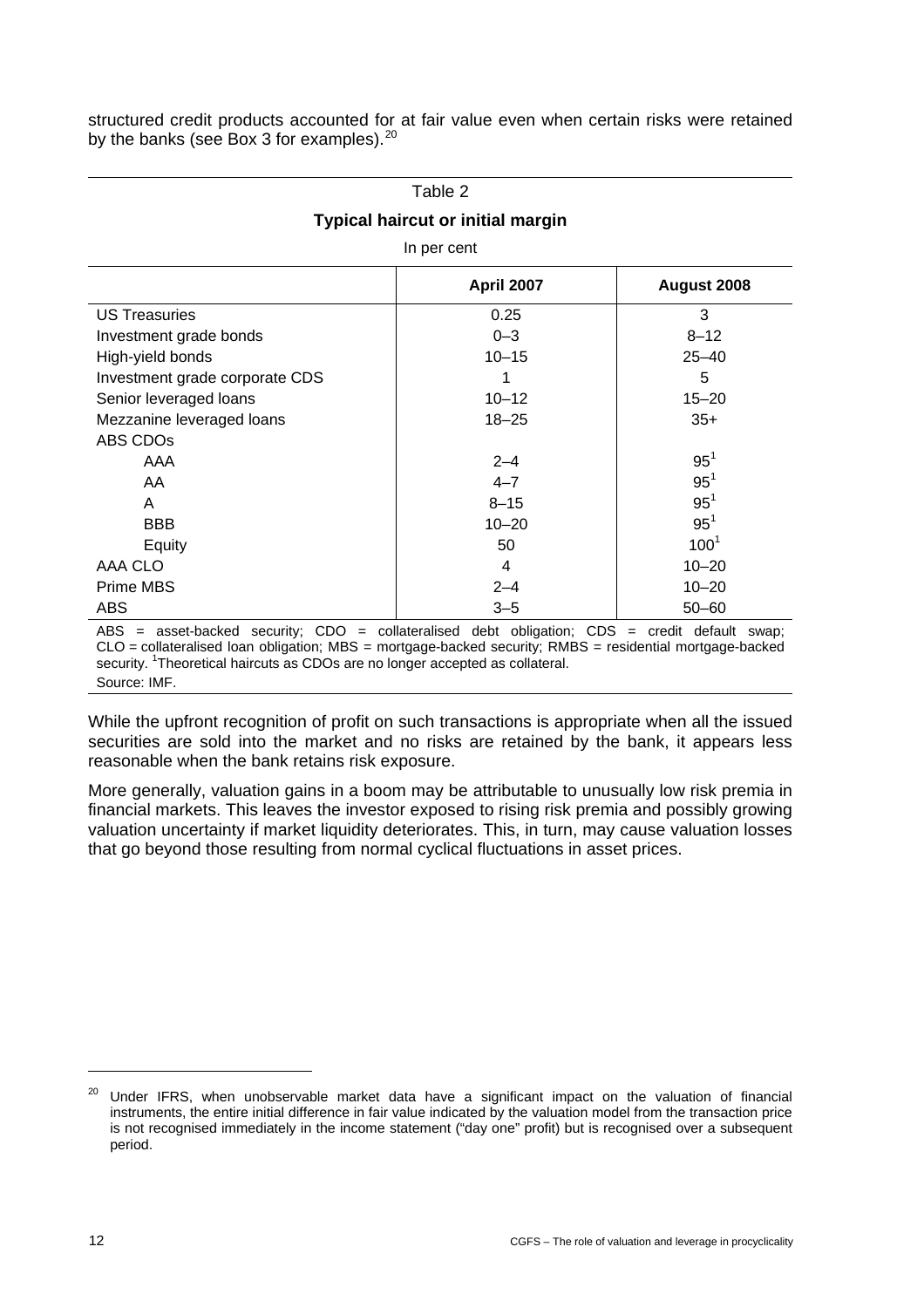#### Box 3

#### **Examples of transactions that result in upfront profits<sup>1</sup>**

<span id="page-20-0"></span>*Negative basis trades* allow market imperfections to be exploited when the yield on a structured credit product exceeds the cost of funding it and buying credit risk insurance. In the years prior to the current crisis, banks funded the purchase of such assets and bought credit protection from monoline insurers. Because accounting treatment would regard the residual risks over the life of the transaction to be small, the excess spread could be booked as an upfront profit. Substantial losses were subsequently incurred as credit adjustments had to be made against monoline exposures.

*Leveraged super-senior* (LSS) notes offer a yield enhancement by combining the yield on a highly rated structured credit product with the premium received from writing credit protection on a supersenior tranche for a multiple of this amount. By acting as an intermediary, the bank provides market access to investors for whom guidelines disallow selling credit protection. Accounting treatment of this transaction would permit the bank to record the credit spread between the protection it has sold and the protection it has bought from the investor via the LSS note as an upfront profit. While the loss to the investor is capped at the value of the initial note investment, the bank is exposed to risks if losses on the credit protection sold exceed this amount. This type of transaction was common prior to the crisis, and generated material losses for banks.

 $1$  These examples were provided by private sector participants in discussions with the Working Group.

### **5.2 Desire to avoid hedge accounting**

\_\_\_\_\_\_\_\_\_\_\_\_\_\_\_\_\_\_\_\_\_\_

Growth in the credit derivatives market has made it easier for banks to attempt to economically hedge their credit exposures. In circumstances where loans or other assets that were being hedged were accounted for at historical cost, income volatility would arise as derivatives were recorded at fair value. One way for banks to reduce this income volatility would be to use hedge accounting for financial reporting purposes. However, the hedge accounting requirements in US GAAP and IFRS are complex and require extensive documentation, and hedges of credit exposures often do not meet the requirements for hedge accounting.<sup>[21](#page-20-1)</sup> This has led many institutions to not use hedge accounting techniques but instead report financial assets that were being hedged in trading portfolios or use the fair value option.

Some of these hedges utilising the fair value option became less effective during the crisis when the liquidity of a cash asset declined by more than the liquidity of the derivative used as a hedge. The elevated basis risk contributed to increased income volatility, which subsequently drove some of the deleveraging that took place. <sup>[22](#page-20-2)</sup>

<span id="page-20-1"></span><sup>21</sup> For example, under IFRS, in order to qualify for cash flow or fair value hedge accounting treatment, the derivative and the hedged item must satisfy, at the inception of the hedge and on an ongoing basis, strict and often complex hedge effectiveness tests. In contrast, when certain criteria are met, under the fair value option both sides of such a transaction would be measured at fair value and the accounting mismatch of "economic hedging" of risk positions could be addressed without applying complex hedge effectiveness tests otherwise required by IFRS. Also, extensive documentation needed to support hedge accounting treatments would not normally be expected when the fair value option is used. US GAAP has similar rules.

<span id="page-20-2"></span><sup>&</sup>lt;sup>22</sup> For ineffective hedges, such as those that might occur during periods of severe market illiquidity, hedge accounting may have a result similar to approaches subject to fair value accounting since hedge ineffectiveness is reported in profit and loss.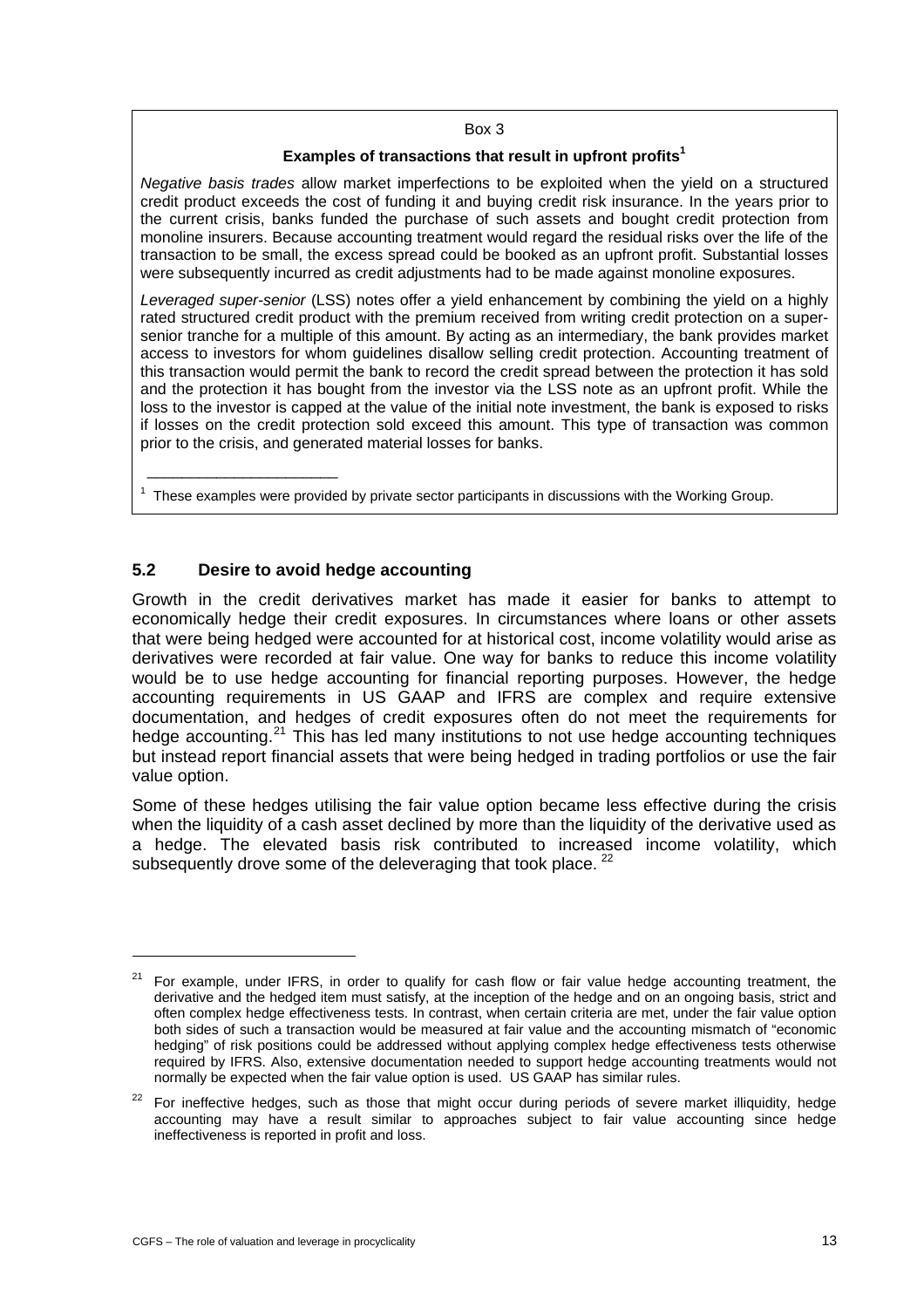# <span id="page-21-0"></span>**5.3 Adverse price dynamics**

The extensive use of fair value accounting may have encouraged market practices that contributed to excessive risk-taking or risk-shedding activity in response to observed changes in asset prices. This mechanism became clear at times of adverse market dynamics, particularly as liquidity in financial markets evaporated. When the markets for many credit risk exposures became illiquid over 2007–08, credit spreads widened substantially as liquidity premia grew. Wider spreads drove down mark-to-market valuations on a range of assets. Some fair valued assets that became illiquid were marked down to traded derivative indices. Around 6% of fair valued assets were reported to be illiquid as of end-2007; valuation techniques based on unobservable inputs are required to determine their fair value. $^{23}$  $^{23}$  $^{23}$ 

The extensive use of fair value accounting meant that, across the financial system, these declines in valuations translated into lower earnings or accumulated unrealised losses in the equity account for securities held for sale. Mark-to-market losses eroded banks' core capital, causing balance sheet leverage to rise. Banks sold assets in an attempt to offset the rise in balance sheet leverage, but such sales only pushed credit spreads wider, causing more mark-to-market losses.

# **6. Policy options**

The previous sections of this report highlighted how a range of factors, including procyclical movements in market liquidity and asset prices, have contributed to procyclical movements in leverage. To fully understand these developments, it is necessary to adopt a system-wide view by examining how valuation and risk management techniques affected behaviour and interactions between both financial institutions *and* financial markets. This implies that any discussion of potential policy options must also be considered from a macroprudential perspective. One objective of this set of proposals would be to dampen the procyclicality of market liquidity and asset prices, thereby helping to achieve the macroprudential objective of reducing procyclicality throughout the broad financial system (both institutions and markets).

This section offers a menu of policy options designed to affect incentives and behaviour in ways that would mitigate procyclicality in the financial system. These options fall into two broad categories: (A) direct quantitative constraints on leverage as complementary elements to risk-based leverage; and (B) indirect measures aimed at affecting incentives and behaviour through changes in risk measurement, pricing and financial reporting. In addition, the Working Group also discussed dynamic provisioning (see Box 4) in the context of valuation of risks.

<span id="page-21-1"></span><sup>23</sup> These fall under category of Level 3 assets. See IMF, *Global Financial Stability Report*, October 2008.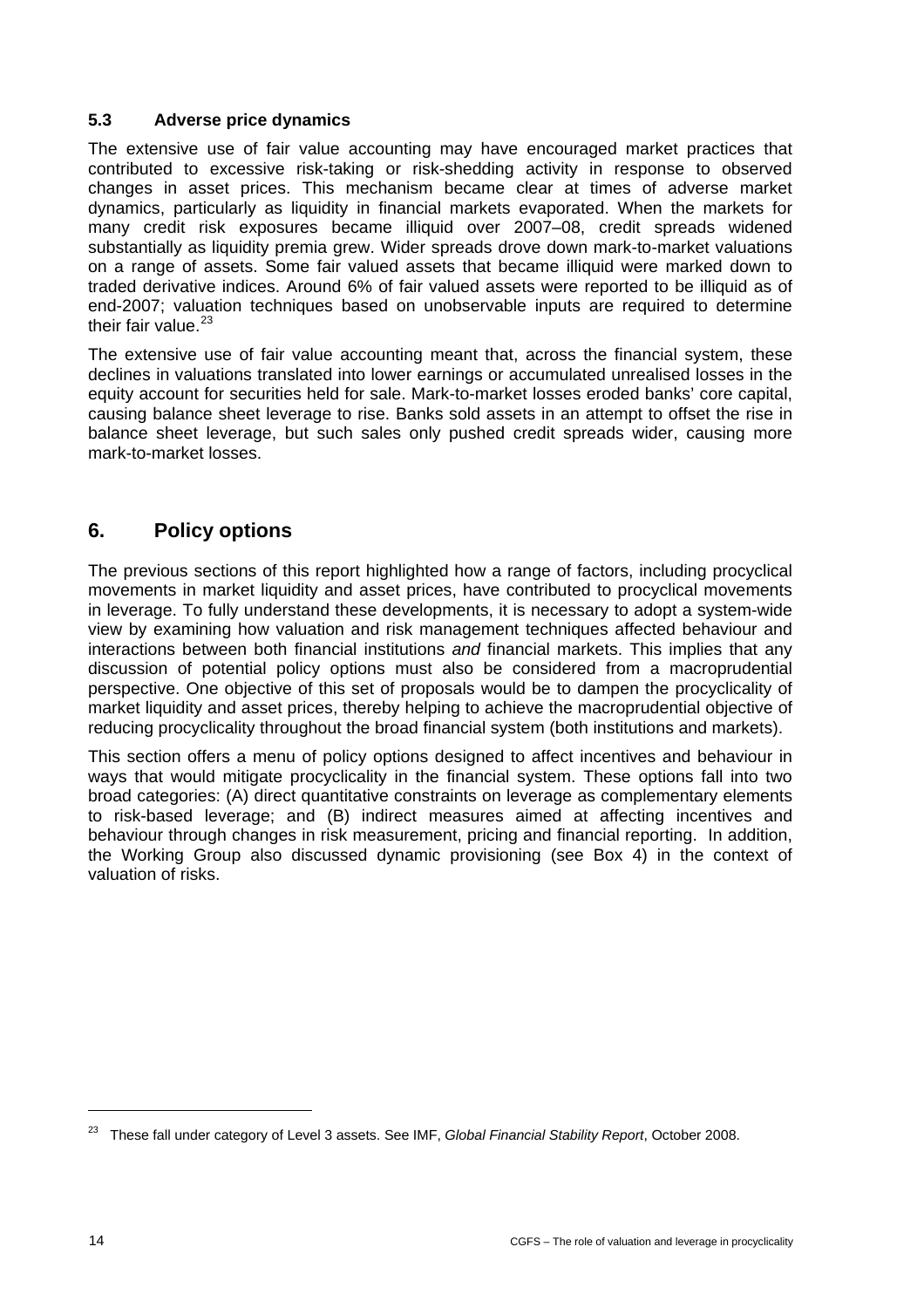#### Box 4

#### **Dynamic provisioning**

<span id="page-22-0"></span>The dynamic provisioning approach uses historical credit loss information over credit cycles to estimate the general provision for homogeneous loan portfolios. Some national authorities argue that this approach does not represent an expected loss model, but rather reflects a collective assessment of incurred loan losses at the balance sheet date based on statistical techniques.

A key feature of dynamic provisioning is that it is designed to reflect credit risks and credit losses that may build up in bank loan portfolios in the boom periods before they become apparent in downturns. These general provisions diminish during economic downturns as losses become associated with specific loans, thus giving rise to specific provisions. The approach includes key disclosures to enhance transparency, and a cap and a floor on the amount of the general provision, for example, in order to avoid excess provisioning in good times that smooth the P&L account. This approach deserves to be studied as part of the consideration of the procyclicality of the financial system.

A separate FSF Working Group has been reviewing the role of provisioning practices in procyclicality, and whether standard setters should review ways to improve the accounting standards for loan loss provisioning, including consideration of fair value, expected loss and dynamic provisioning approaches.

## **A) Quantitative constraints on leverage**

## **6.1 Leverage ratios and related information needs**

A leverage ratio is defined by the total amount of nominal (non-risk-weighted) assets, possibly augmented by certain off-balance sheet items, that a financial institution holds relative to its capital.<sup>[24](#page-22-1)</sup> Maximum leverage ratios have been implemented in some countries for many decades, and were introduced recently in Switzerland.

#### Pros:

- *Transparency*. Leverage ratios are easy to measure and timely.
- *Relevance in times of stress*. In circumstances when risk measures become highly uncertain, leverage ratios provide a gauge of the magnitude of exposures an institution has to manage.
- *Complementary indicator*. Leverage ratios can usefully complement risk-weighted capital requirements and act as a check on the viability of individual institutions in extreme circumstances.
- Controls the build-up of leverage during the boom.

#### Cons:

• Differences in accounting standards and methodology limit their comparability across jurisdictions.

<span id="page-22-1"></span><sup>24</sup> Leverage ratios using indicators which display strong procyclical behaviour, such as gross earnings, could also be considered.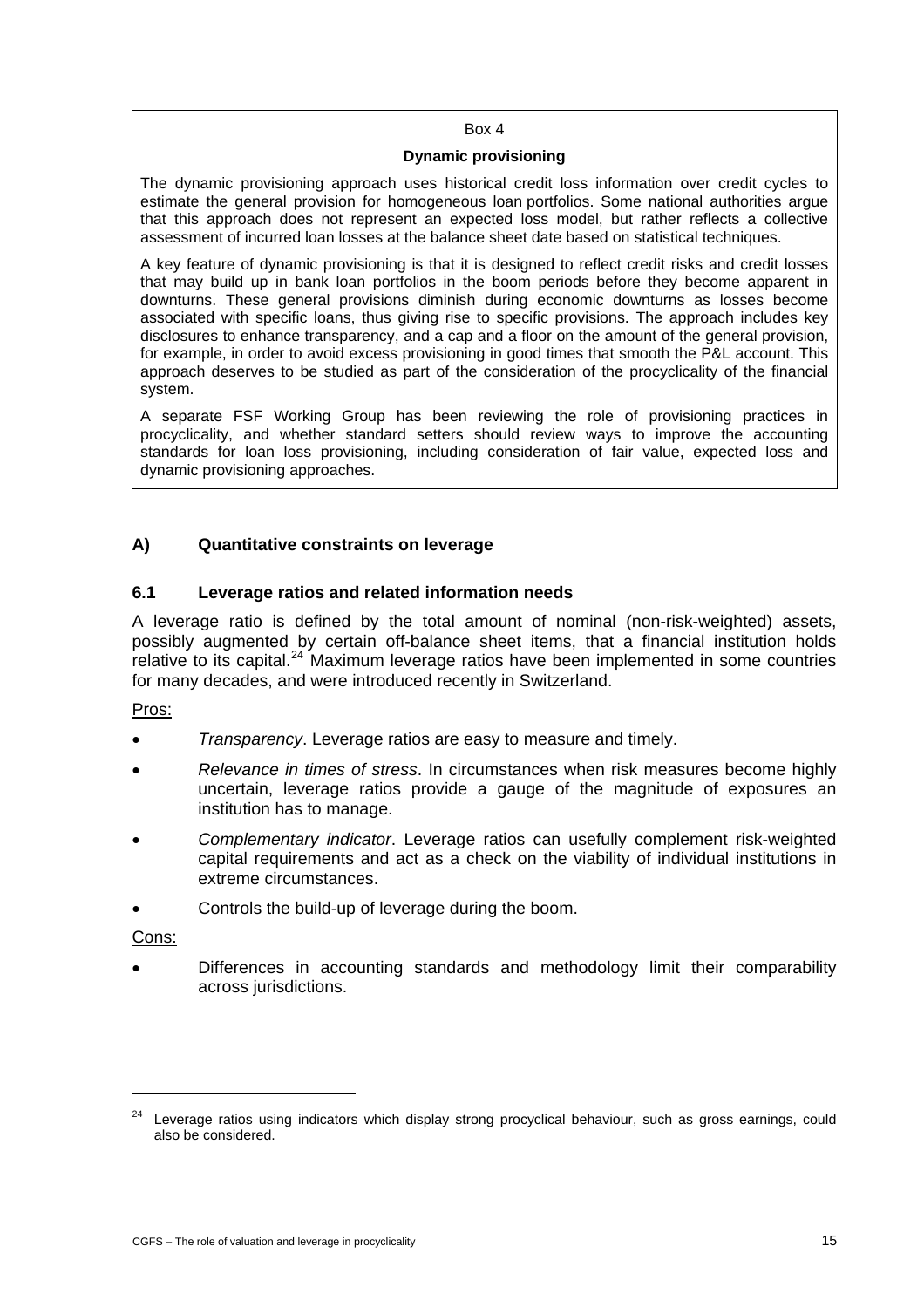- <span id="page-23-0"></span>• Binding constraints on balance sheet leverage may encourage regulatory arbitrage through the expansion of off-balance sheet activities. One area of future research might be the coverage of off-balance sheet exposures in regulatory policies.
- Limits on nominal balance sheet leverage may encourage exposure to more risky assets to enhance the return on equity.
- Constant caps on leverage ratios may force banks to deleverage in the downturn of the cycle.

As indicators of potential vulnerabilities, leverage ratios could play the role of a precautionary backstop in macroprudential supervision, for both systemically important financial institutions and the system as a whole. For instance, leverage ratios exceeding certain ranges (at the level of individual institutions or the whole system) could trigger a process of surveillance and review followed, if necessary, by corrective interventions.

Another option could be to use leverage ratios as a tool to link balance sheet adjustments directly to the financial cycle. For instance, minimum capital requirements as implied by a leverage ratio (or the Basel II Tier 1 ratio) could be combined with a long-term target level. Financial institutions would be required to raise buffers to at least this target level in good times and reduce them to the minimum requirement during downturns. Thus, the range between these two levels would provide scope to accommodate countercyclical movements.<sup>[25](#page-23-1)</sup>

A prerequisite for the effective monitoring of aggregate leverage in the economy by authorities is adequate information. The extent of leverage accumulated over the last years – especially in off-balance sheet vehicles and in the form of embedded leverage – has only recently become apparent. Hence, authorities may consider which information on the positions and activities of financial institutions would be needed to identify such a build-up of leverage.

# **6.2 Require minimum initial margin for OTC derivatives**

Initial margins or upfront premiums for derivatives define the degree of leverage that can be taken through notional exposures.

## Pros:

• Raising minimum initial margins and requiring them to be relatively stable over the cycle can limit the build-up of leverage when risk perception is low.

## Cons:

- Implementation  $costs especially$  in the form of enforcement  $costs and$  the ease of evasion loom large.
- Empirical evidence suggests no link between margin requirements and asset price volatility.

# Issues:

The migration of trading of some instruments such as CDS to organised exchanges or central clearing arrangements may help in the monitoring of margining practices.

<span id="page-23-1"></span><sup>25</sup> The adjustment process within this range could be linked in a non-discretionary manner, for instance, to banks' net earnings or dividend policies.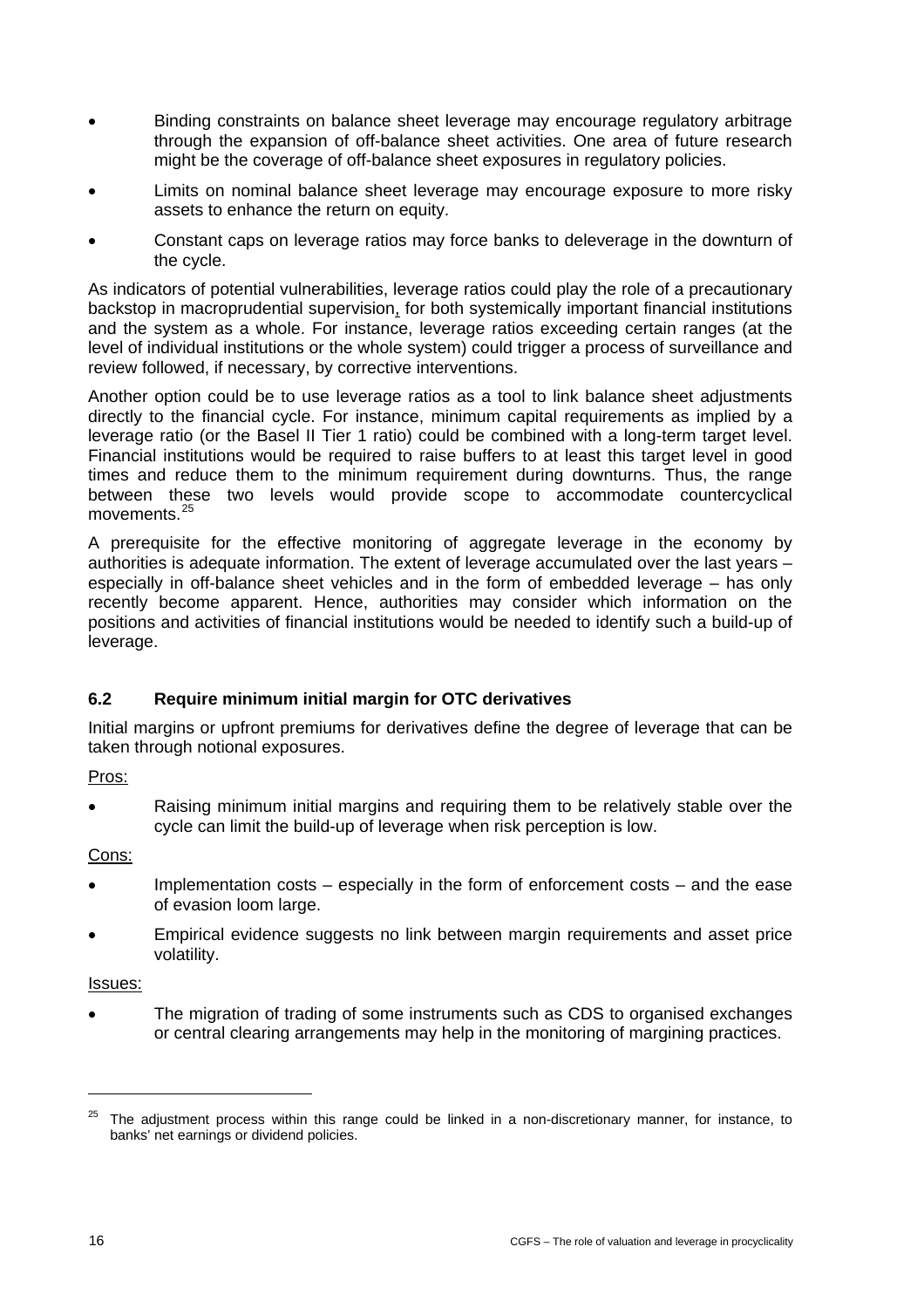<span id="page-24-0"></span>An alternative way to promote more stable initial margin requirements could be through greater transparency. For instance, by collecting and publishing data on margin levels, supervisors could more easily monitor the stability of margins over the cycle, and market participants would be able to choose appropriate risk levels by comparing prices across products through time.

# **6.3 Require minimum haircuts or margins for securities financing transactions**

Minimum haircuts and margins would limit the extent to which haircuts on collateral assets could be competed down during a boom.

Pros:

• Can limit the leverage that can be taken through financing markets and also mitigate disruptive deleveraging pressures from sudden repricing of haircuts.

Cons:

- Might give customers an incentive to favour positions that have enough risk to generate the necessary return when leverage is constrained.
- Enforcing this might require a great deal of supervisory resources.

Again, an alternative would be greater transparency on financing transactions, including supervisory efforts to collect and track data on haircuts.

## **B) Risk measurement, pricing and valuation**

#### **6.4 Promote through-the-cycle measures of market risk**

The procyclical build-up and contraction of leverage could be limited by fostering the use of through-the-cycle measures of risk and taking better account of the increased tail risk resulting from a sudden evaporation of market and funding liquidity. Specifically, VaR could be required to use historical data covering a complete cycle.<sup>[26](#page-24-1)</sup>

#### Pros:

• Taking account of tail risk would improve assessment of risk premia and reduce procyclicality in the financial system as a whole.

#### Cons:

- For trading positions, risk assessments may be slow to register increases in market risk and allow further build-up of risky positions.
- For new financial instruments sufficient historical data may not be available.

As a complementary source of information, the use of forward looking measures of risk and returns (possibly inferred also from past data) could be encouraged.

<span id="page-24-1"></span><sup>26</sup> This has been proposed by the Basel Committee on Banking Supervision: see BCBS, *Revisions to the Basel II market risk framework*, consultative document, January 2009.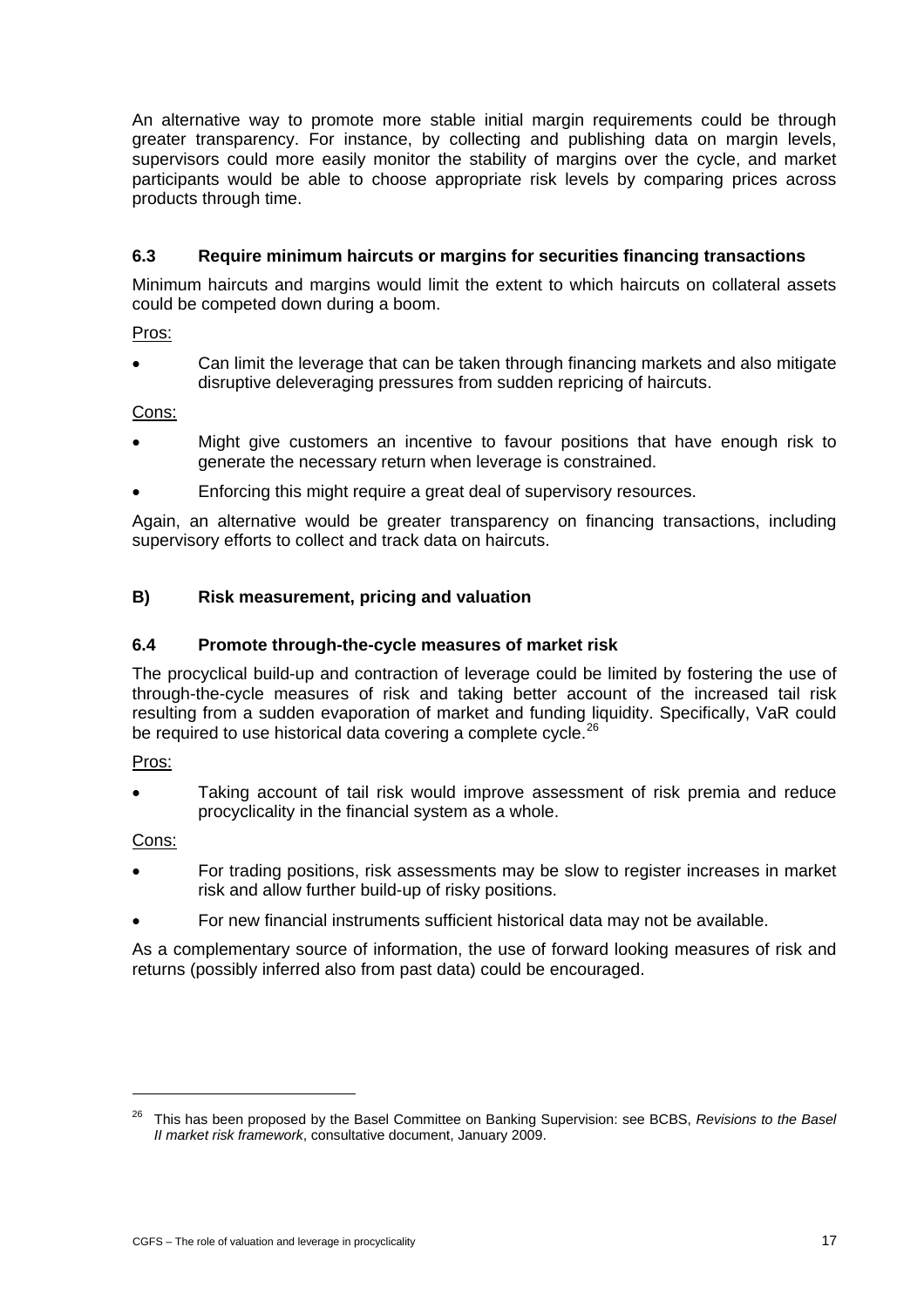# <span id="page-25-0"></span>**6.5 Enforce stress tests for new risks or products with limited historical data**

Risk assessment on new financial products can be impaired if adequate historical data that capture the risks embedded in the product is not available.

Pros:

- Stress test may better reveal embedded risks in new products that financial engineering on complex financial products may mask in normal market conditions.
- Stress tests can be designed to take better account of systemic risk arising from concentrated exposures.

Cons:

• Capturing new risks in stress tests is challenging: risks related to securitisations and related hedging strategies were not covered in sufficient detail in most stress tests.

## **6.6 Restrict the use of contractual triggers**

The practice of including contractual triggers that kick in when a firm is under stress from declines in market valuations or credit ratings could be restricted, especially for systemically important firms. Supervisors, rating agencies, and internal economic capital models should assume that such contractual triggers will be tripped in a stress scenario. This would lead firms to internalise at least in part the systemic cost of such triggers. As a result, firms will extend less credit and take more collateral in good times and triggers will not destabilise in times of stress, limiting the procyclicality of leverage.

Pros:

• Simple to implement.

Cons:

- Impeding the writing of contingent contracts would be a step away from complete financial markets.
- Probably costly to enforce.

### Issues:

It would be desirable to distinguish between triggers based on systemic risk factors and idiosyncratic risk factors.

# **6.7 Improve the pricing of funding liquidity risk**

Macroprudential supervisors could foster research on funding liquidity risk. In many respects, market liquidity is a public good.<sup>[27](#page-25-1)</sup> A better understanding of externalities in funding liquidity risk and the scope for a proper pricing of system-wide liquidity appears to be of key importance as growing maturity mismatches went hand in hand with rising leverage. $^{28}$  $^{28}$  $^{28}$  Such

 $\overline{a}$ 

<span id="page-25-1"></span><sup>&</sup>lt;sup>27</sup> Liquidity benefits all market participants and is not spontaneously priced inside the financial system. Unlike other public goods, however, it is not chronically undersupplied. Rather, private provision of liquidity fluctuates according to perceived market conditions and the willingness of intermediaries to take risks on each other. This is why liquidity is highly procyclical, growing in good times and instantly drying up in times of stress.

<span id="page-25-2"></span> $28$  One proposal is to use measures such as CoVaR to capture the degree to which the distress of an institution increases the risk of system-wide distress (see T Adrian and M Brunnermeier, "CoVaR", [http://www.princeton.edu/~markus/research/papers/CoVaR](http://www.princeton.edu/%7Emarkus/research/papers/CoVaR), 2008).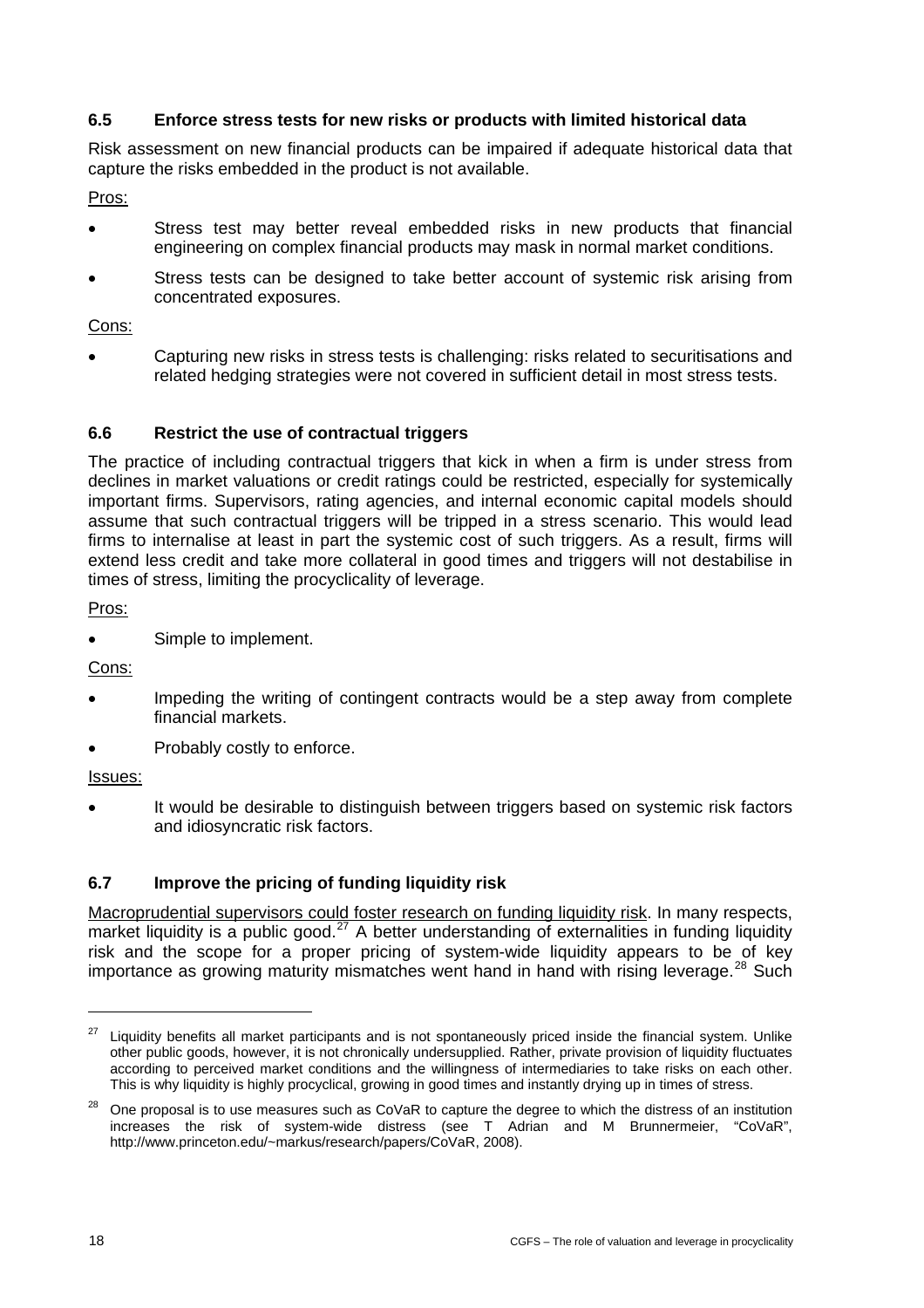<span id="page-26-0"></span>enhanced understanding would also be important for assessing potential systemic risks from a revival of securitisation markets.

In the run-up to the crisis, banks and other financial institutions had a clear incentive to minimise the cost of holding liquidity. The authorities – supervisors and central bank market operations together – need to counter the transfer of funding liquidity by systemically important financial institutions to the public sector. Pricing aggregate liquidity into investment decisions would go a long way towards better alignment of incentives.

One important first step could be to define robust through-the-cycle measures of funding liquidity risk. Supervisors and central banks could assist assessments of liquidity risk by the private sector by developing and monitoring indicators of systemic funding risk, using such tools as network analysis to observe systemic linkages and estimating the supply of funds coming from the non-bank institutions (money market funds, etc). Assessments should take full account of the potential for market illiquidity or asset price shocks, and of aggregation of risk (eg if a number of institutions rely on backup funding from the same firm). Stress tests to gauge the probability and magnitude of a liquidity crisis in different market environments could also be useful.

### **6.8 Valuation reserves or adjustments against a fair valued position when data or modelling to support valuation is weak**

Under IFRS, valuation adjustments currently include, for example, adjustments for model deficiencies highlighted through calibration of the model, liquidity adjustments and credit adjustments.

Standard setters and supervisors could explore whether firms should be required to hold valuation reserves or to otherwise adjust valuations to avoid overstatement of income when significant uncertainty about valuation exists. For actively traded assets, there is no such issue and therefore no satisfactory alternative to fair value measurement. However, insufficient market depth or reliance on valuation models using unobservable inputs that are difficult to verify may create considerable valuation uncertainty for certain instruments.

One solution could be to partially de-link the valuation process (in mark-to-market) from certain aspects of income and profit recognition when significant uncertainty exists. This would be the purpose of the valuation reserve or adjustment which would act as a "filter" (eg reducing the possibility that initial valuation overstatements might flow into income). The size of the reserve or adjustment could be based on the degree of uncertainty created by the weakness in the data or underlying modelling approach. Increases and decreases in the reserve or adjustment should be fully transparent. How to handle adjustments over the life of an instrument would have to be the subject of future work. Accounting experts and prudential supervisors could explore the trade-offs associated with such a valuation reserve or adjustment approaches as part of financial reporting, prudential measures, or both.

#### Pros:

- Limits a firm's ability to book profits initially and over time that are less "reliable" because they are based on weak valuations.
- Incentivises financial activity away from complex, hard-to-value securities.

#### Cons:

- On a net basis, unless carefully designed, the approach could migrate away from the measurement (fair value) that standard setters and supervisors have thought to be relevant.
- Unless subject to clear guidance and sound internal documentation by firms, it could be challenging for firms and their auditors to validate the size of the valuation reserves.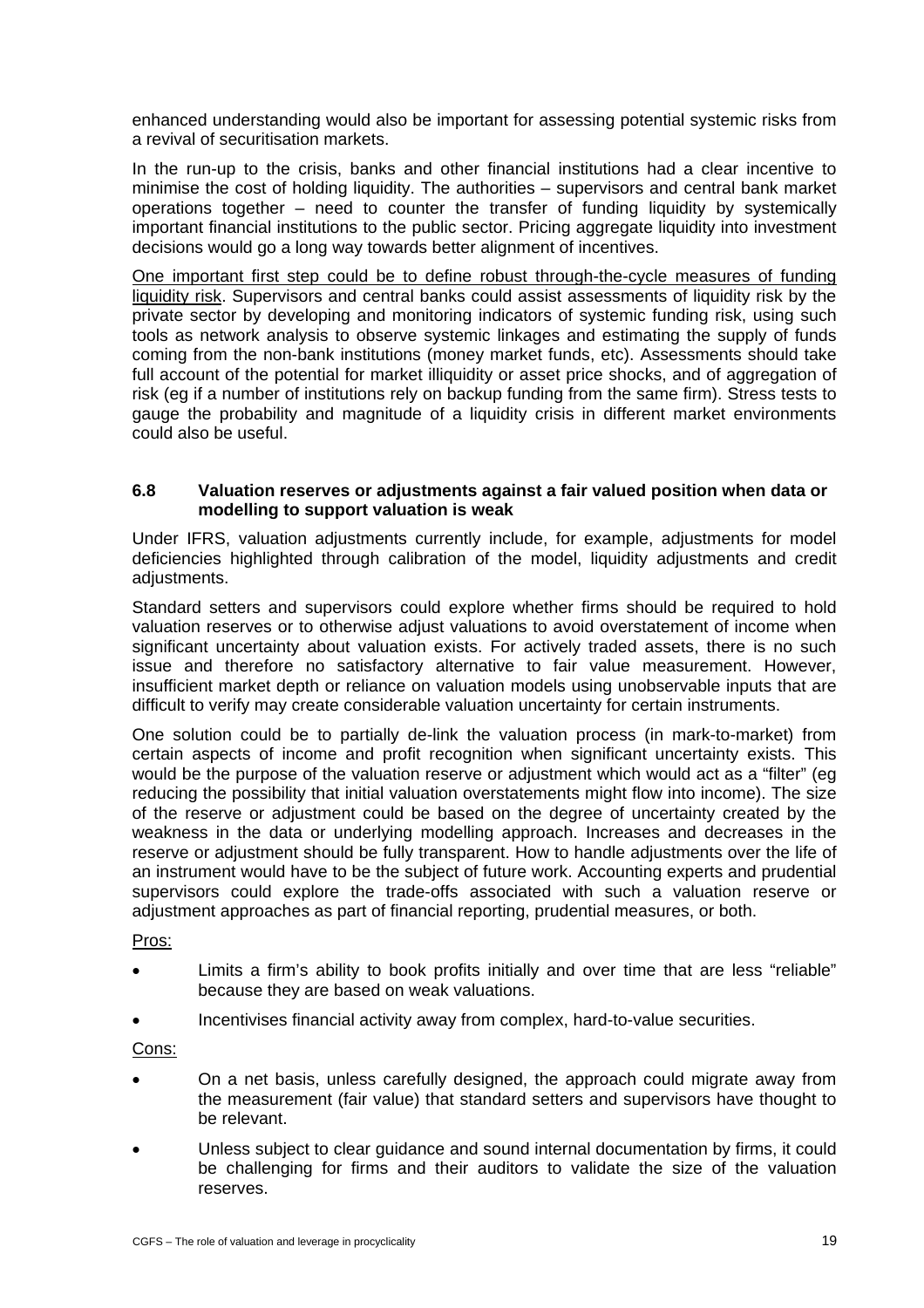- If only applied to regulated firms, could encourage these risks to migrate outside the regulated sector.
- **6.9 Ask accounting standard setters and systemic risk supervisors to consider possible changes to accounting standards that could decrease the share of credit intermediation that is subject to pressures associated with mark-tomarket accounting**

The extensive use of fair value accounting may have contributed to adverse market dynamics, particularly as liquidity in financial markets evaporated. Possible ways to reduce this potential impact include the following:

- Standard setters could consider enhancing the accounting model so that the use of fair value accounting is more limited for financial instruments of credit intermediaries. The International Accounting Standards Board (IASB) and the Financial Accounting Standards Board (FASB) have a joint project under way to consider how to best reduce the complexity associated with the accounting for financial instruments under the mixed attribute accounting model. It would be useful for standard setters to consider the concerns and objective noted above as they develop their planned approach to financial instruments.
- Transfers between financial asset categories. The IASB issued a new standard in the second half of 2008 that permits certain transfers between financial asset categories in rare situations (eg from the trading portfolio to loans or held-to-maturity assets reported at amortised cost) and requires disclosures about these transfers. US GAAP has similar rules. Standard setters could review these treatments based on the experiences during the financial crisis to determine whether further refinements may be appropriate, particularly to address periods of severe illiquidity, in a manner that would enhance transparency and not undermine market confidence.
- Simplify hedge accounting requirements. The hedge accounting requirements in US GAAP and IFRS are very complex and require extensive documentation, which has led many institutions to not use hedge accounting techniques but instead report financial assets and related hedges in trading portfolios or use the fair value option, both of which are subject to fair value accounting. Simplifying the hedge accounting rules in a reasonable manner could encourage banks and other companies that manage risk to apply hedge accounting treatments instead of approaches subject to fair value accounting.
- The BCBS could consider ways to use prudential filters or other techniques to reduce the use of volatile fair values for capital adequacy purposes when markets become illiquid or otherwise reflect considerable stress. For example, prudential filters are currently used for capital purposes for certain portfolios subject to fair value measurement (eg for available-for-sale assets and cash flow hedges). However, care would need to be taken to ensure that this approach would not diminish the proper reinforcement of sound risk management practices.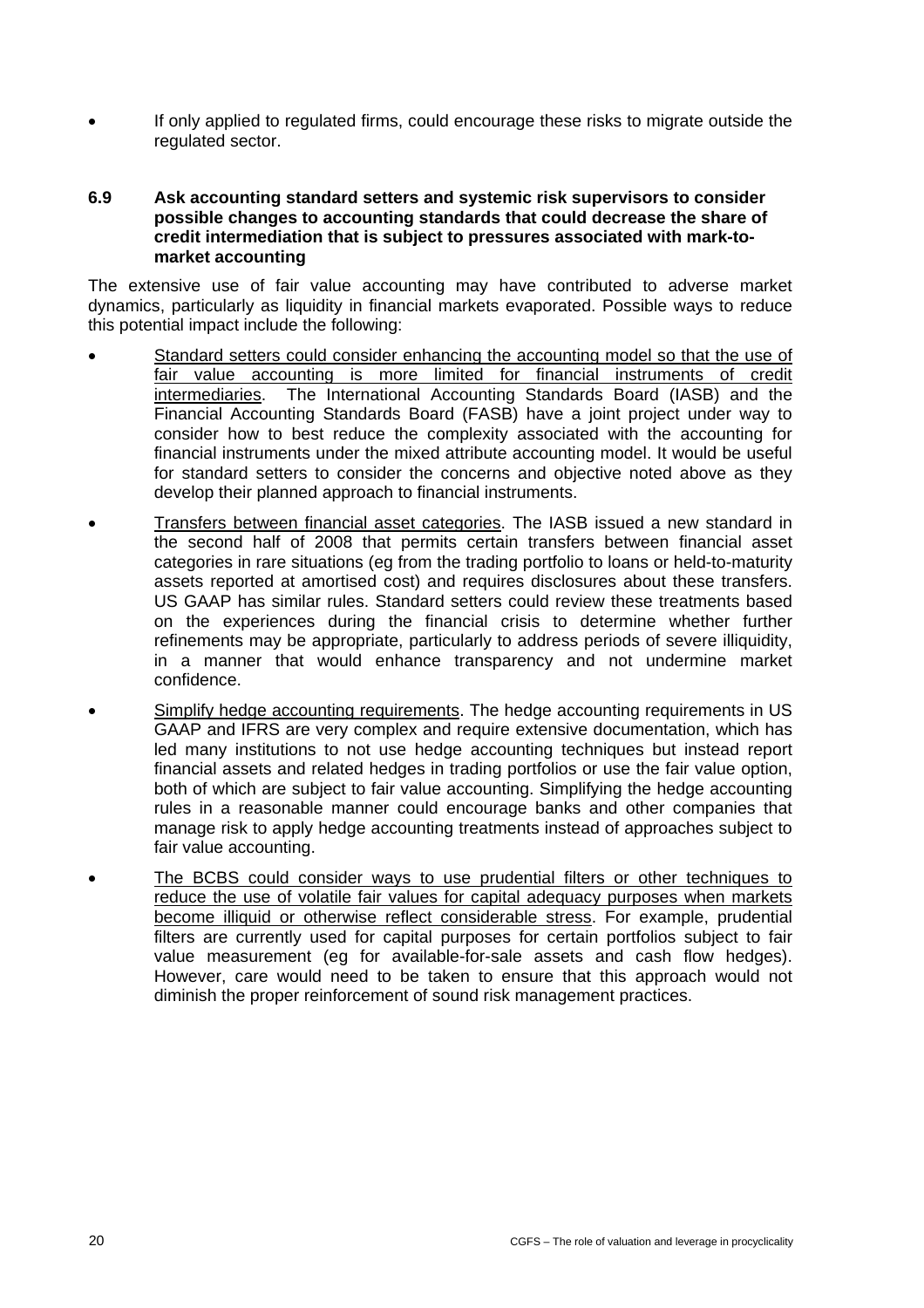| Annex Table 1                                                                                                                                                       |                                                                                                                                                                                                                                                          |  |  |  |  |  |  |
|---------------------------------------------------------------------------------------------------------------------------------------------------------------------|----------------------------------------------------------------------------------------------------------------------------------------------------------------------------------------------------------------------------------------------------------|--|--|--|--|--|--|
| Reference page for policy options                                                                                                                                   |                                                                                                                                                                                                                                                          |  |  |  |  |  |  |
| <b>Market practice</b>                                                                                                                                              | <b>Policy options</b>                                                                                                                                                                                                                                    |  |  |  |  |  |  |
| Value-at-risk and other risk                                                                                                                                        | Market risk                                                                                                                                                                                                                                              |  |  |  |  |  |  |
| measurement tools did not<br>properly capture "through-the-                                                                                                         | Require VaR to use historical data over a complete cycle                                                                                                                                                                                                 |  |  |  |  |  |  |
| cycle" volatility                                                                                                                                                   | Require stress tests to be used in place of VaR for new risks or<br>products with too little historical data                                                                                                                                             |  |  |  |  |  |  |
|                                                                                                                                                                     | Funding liquidity risk                                                                                                                                                                                                                                   |  |  |  |  |  |  |
|                                                                                                                                                                     | Define through-the-cycle measures of liquidity risk that firms<br>and supervisors could monitor                                                                                                                                                          |  |  |  |  |  |  |
|                                                                                                                                                                     | Credit risk                                                                                                                                                                                                                                              |  |  |  |  |  |  |
|                                                                                                                                                                     | Use a leverage ratio as a supplement to risk-based capital<br>$\bullet$                                                                                                                                                                                  |  |  |  |  |  |  |
| Contractual triggers drained                                                                                                                                        | 1. Restrict the use of such triggers for systemic risk factors.                                                                                                                                                                                          |  |  |  |  |  |  |
| liquidity when market value or<br>credit rating thresholds were<br>breached                                                                                         | 2. Discourage or soften such triggers for systemically important<br>firms.                                                                                                                                                                               |  |  |  |  |  |  |
|                                                                                                                                                                     | 3. Require more disclosure of triggers.                                                                                                                                                                                                                  |  |  |  |  |  |  |
| Haircuts and margins were                                                                                                                                           | 1. Require haircuts and margins to be stable over the cycle.                                                                                                                                                                                             |  |  |  |  |  |  |
| strongly procyclical                                                                                                                                                | 2. Set a quantitative minimum for haircuts and margins.                                                                                                                                                                                                  |  |  |  |  |  |  |
|                                                                                                                                                                     | 3. Collect and publish data on haircuts and margins.                                                                                                                                                                                                     |  |  |  |  |  |  |
| Upfront recognition of profit may<br>have encouraged high volumes<br>of structured transactions                                                                     | 1. Ask standard setters and prudential supervisors to review<br>accounting and capital standards to evaluate approaches for<br>valuation reserves and adjustments to mitigate upfront profit<br>recognition when significant uncertainty exists.         |  |  |  |  |  |  |
| Extensive use of fair value led<br>to adverse price dynamics                                                                                                        | 1. Ask standard setters and prudential supervisors to review<br>accounting and capital standards for financial instruments to<br>see if there are ways to limit the use of fair value in credit<br>intermediation.                                       |  |  |  |  |  |  |
|                                                                                                                                                                     | 2. Ask standard setters and prudential supervisors to review<br>whether accounting rules can be modified so transfers from<br>fair value to historical cost in times of illiquidity can act as a<br>safety valve, without undermining market confidence. |  |  |  |  |  |  |
| Fair value was used for certain<br>financial assets because these<br>assets and their hedges were<br>carried at fair value as an<br>alternative to hedge accounting | Ask standard setters to review whether simplification of hedge<br>accounting rules is practicable.                                                                                                                                                       |  |  |  |  |  |  |